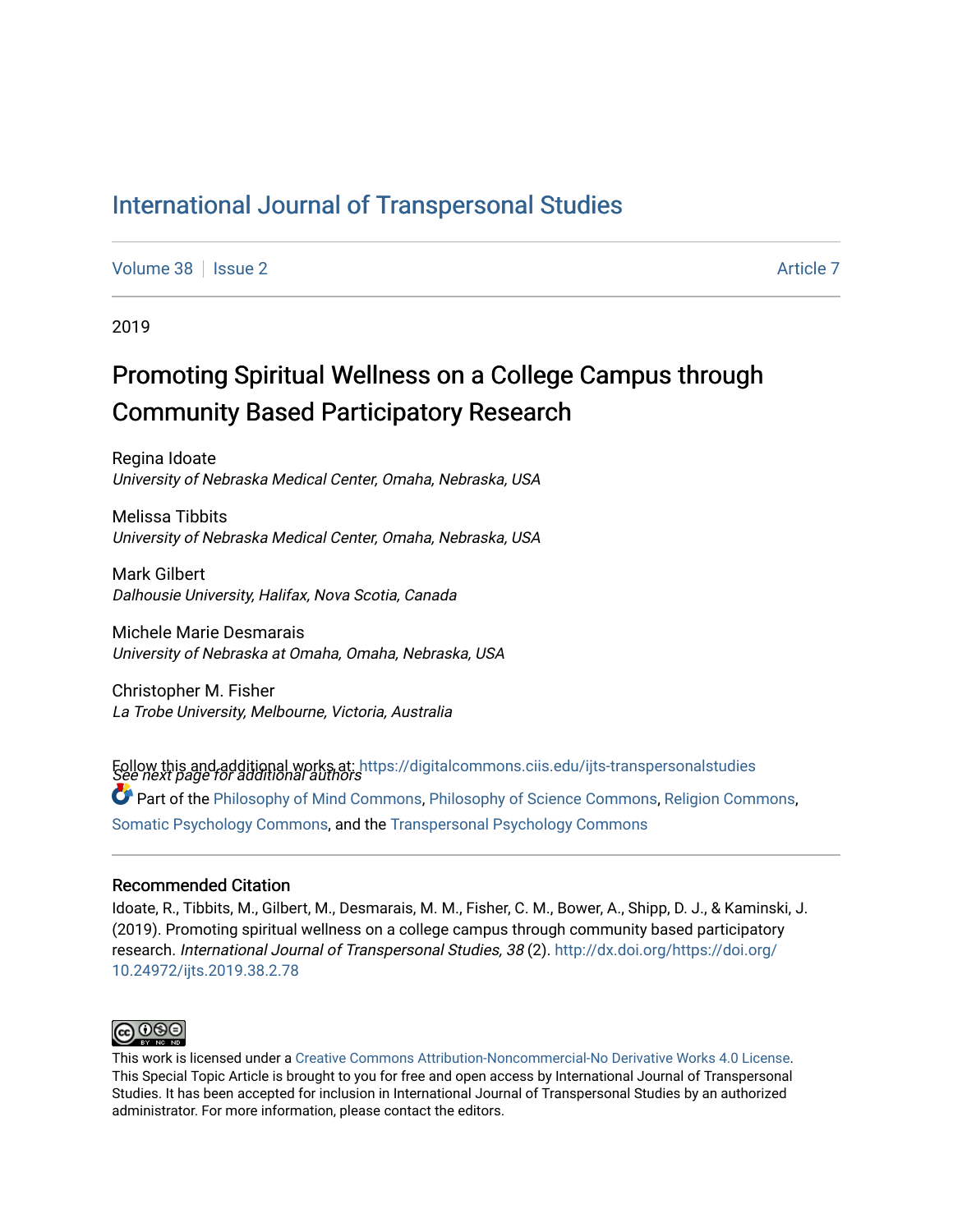## Promoting Spiritual Wellness on a College Campus through Community Based Participatory Research

### Authors

Regina Idoate, Melissa Tibbits, Mark Gilbert, Michele Marie Desmarais, Christopher M. Fisher, Alicia Bower, Daniel J. Shipp, and Joe Kaminski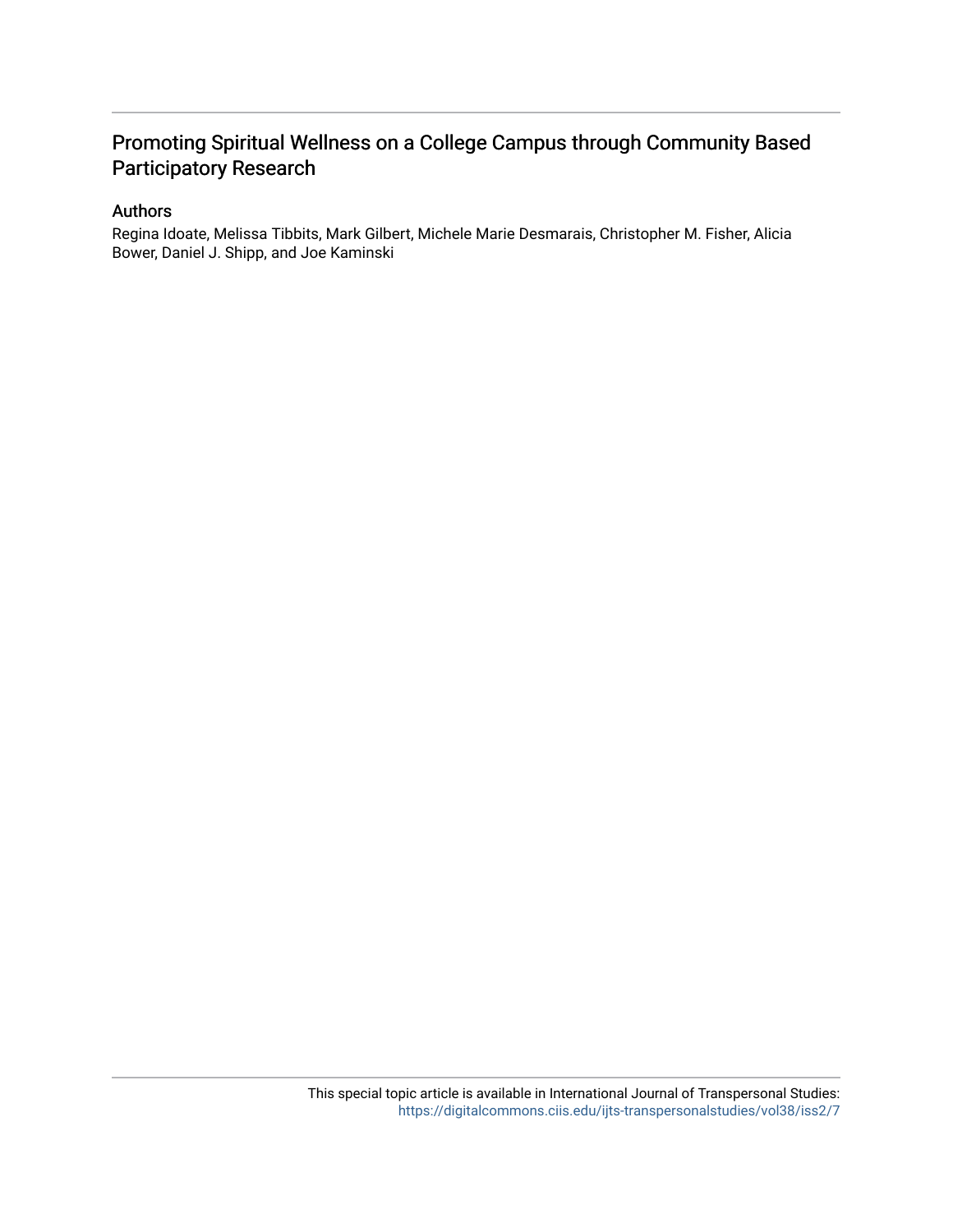# **Promoting Spiritual Wellness on a College Campus through Community Based Participatory Research**

### *Regina Idoate*

University of Nebraska Medical Center Omaha, Nebraska, USA

## *Mark Gilbert*

Dalhousie University Halifax, Nova Scotia, Canada

### *Christopher Fisher* La Trobe University Melbourne, Victoria, Australia

*Daniel J. Shipp* University of Nebraska at Omaha Omaha, Nebraska, USA

*Melissa Tibbits* University of Nebraska Medical Center Omaha, Nebraska, USA

*Michele Marie Desmarais* University of Nebraska at Omaha Omaha, Nebraska, USA

*Alicia Bower* Berklee College of Music Boston, Massachusetts, USA

*Joe Kaminski* University of Nebraska at Omaha Omaha, Nebraska, USA

This case study describes an initiative to promote spiritual wellness on a public state college campus and demonstrates evidence of the effectiveness of taking a community-based approach. We employed the *community readiness model* to develop an initiative to promote spiritual wellness in a Midwestern state university. We recruited informants through purposeful sampling and conducted interviews, both pre- and post-initiative launch. Baseline data was used to inform initiative efforts. The community's level of readiness to promote spiritual wellness increased from stage three, *vague awareness,* at baseline to stage six, *initiation*, at follow up. Although these findings are specific to our community, this *communitybased participatipatory research* approach may be an effective way of developing appropriate strategies to promoting spiritual practices throughout higher education.

### **Keywords:** *spiritual wellness; community-based participatory research; community readiness; campus wellness; health promotion*

Iassical and contemporary transpersonal<br>theorists alike (e.g., William James, Abraham<br>Maslow, Ken Wilber) have argued that spiritual<br>wellness exemplifies the bighest form of human theorists alike (e.g., William James, Abraham Maslow, Ken Wilber) have argued that spiritual wellness exemplifies the highest form of human development (Kasprow & Scotton, 1999). Spiritual wellness involves a healthy way of seeking and expressing meaning through engagement in spiritual practices and a depth of awareness of and search for spiritual meaning over time (Wink & Dillon, 2002). Many wellness models embrace holistic perspectives that acknowledge not only physical, social, and emotional wellness but also spiritual and other

dimensions of wellness (Cottrell et al., 2002; Hey et al., 2006; Myers et al., 2000; Myers & Williard, 2003; Swarbrick, 2006; Vader, 2006). For example, the U.S. Department of Health and Human Services' Substance Abuse and Mental Health Services Administration (SAMHSA, 2018) developed a widely used multidimensional model of wellness comprised of eight dimensions: 1) emotional, 2) environmental, 3) financial, 4) intellectual, 5) occupational, 6) physical, 7) social, and 8) spiritual. These eight dimensions have been adopted into college wellness programs in unique ways nationwide.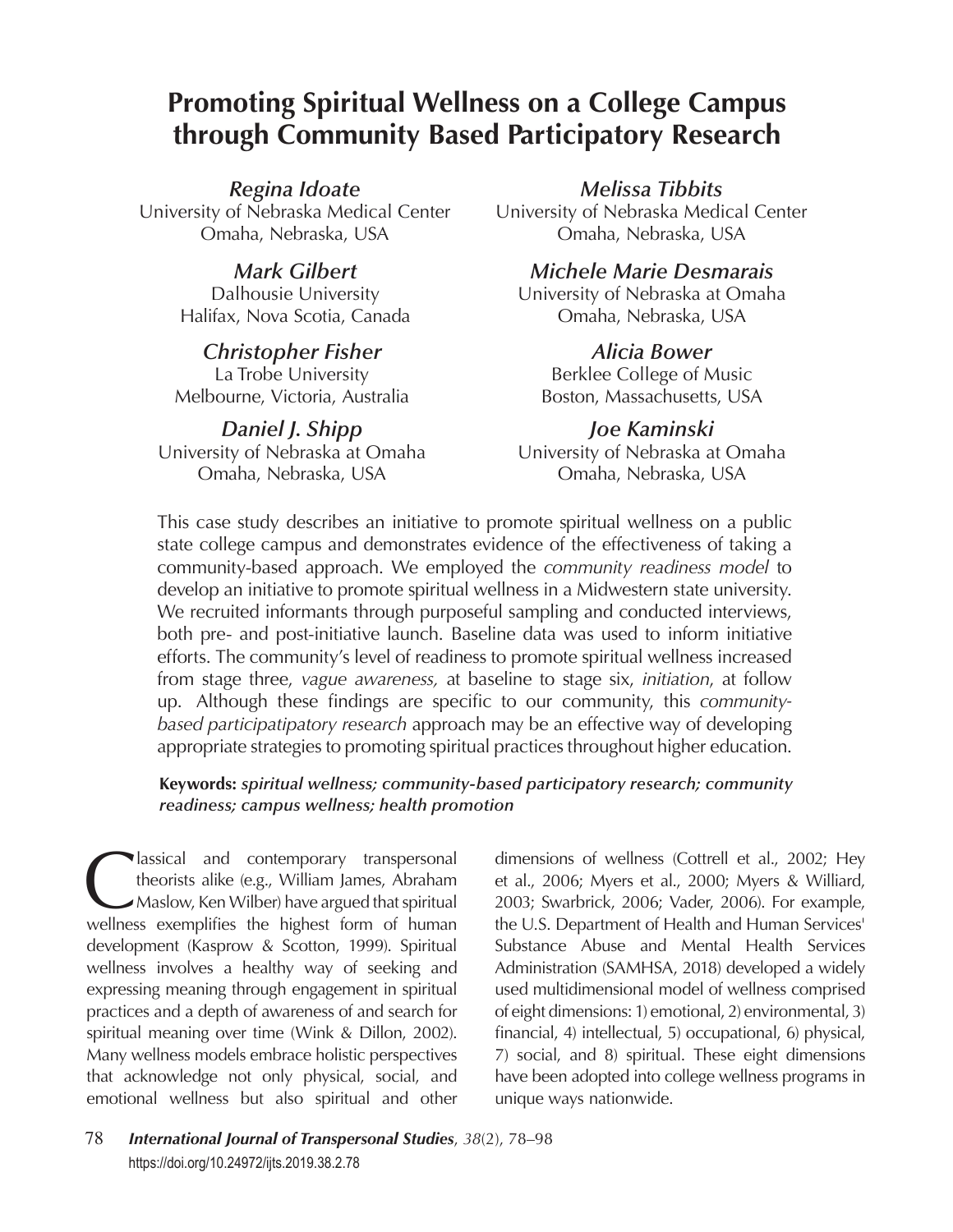In the state of Nebraska, the University of Nebraska (NU) offers different wellness programming in each of the four campuses: University of Nebraska at Omaha (UNO), University of Nebraska Medical Center (UNMC), University of Nebraska-Lincoln (UNL) and University of Nebraska at Kearney (UNK). This public state-funded institution identifies eight out of eight of the SAMSHA dimensions of wellness, including the dimension of spiritual wellness, in student health and wellness programming at UNO, UNMC and UNL. UNL includes an additional dimension of cultural wellness. Public institutions, such as the NU, walk a fine line in offering spiritual wellness activities, while also respecting students' religious beliefs and refraining from promoting any particular religious belief or practice, as they are required to by law. Religion, often defined as an organized system, with written doctrine and codes of regulatory behavior, is not the same as spiritualty (Tisdell, 2003, p. 47) but, spirituality and religion do intersect. For example, individuals seek meaning and purpose in life through both religious and spiritual practices. Spiritual practices include but are not limited to activities such as meditation, mantram repetition, mindfulness, yoga, qigong, prayer, song, dance and ceremony. We use the term *spiritual practices* to include "all forms of reflection and introspection in which the primary goal is to explore one's relationship to the transcendent in order to deepen and enrich personal meaning, purpose, authenticity, and wholeness;" which encompasses religious and non-religious or secular beliefs and practices (Dalton et al., 2006, p. 5). Promotion of spiritual wellness, a search for spiritual meaning and engagement in spiritual practices, thus, raises the issue of separation between church and state in state-funded universities. In state funded institutions of higher education, concern over the potential obstacle that the division of church and state presents and the uncertainty around how to distinguish boundaries between cultural, religious, and spiritual intersections can create reluctance among college faculty who are interested in addressing spirituality in their classrooms (Dalton et al., 2006).

Although spiritual wellness is included in wellness models espoused by colleges across the U.S., this dimension is often neglected in wellness programming (Adams et al., 2000; Hawks, 1995; Seaward, 1991; 1995). There is evidence, nonetheless, that more individuals on college campuses are increasingly engaged in a wide variety of diverse and multifaceted forms of spiritual search and practice (Dalton et al., 2006; Higher Education Research Institute, 2004; Mooney, 2005; Gallup, 2003). Numerous scholars have established the need to integrate spiritual practices into higher education (Brady, 2007; Dalton et al., 2006; Duerr, Zajonc, & Dana, 2003; Hart, 2008; Jennings, 2008, 2011; Palmer & Zajonc, 2010; Shapiro et al., 2011), and rightly so, as there is much evidence supporting the efficacy of spiritual practices in reducing stress and promoting health and wellness (Bishop et al., 2004; Zelazo & Lyons, 2011; Bormann et al., 2006; Tuck et al., 2006; Walker et al., 2008).

Students and academics alike are seeking spiritual enrichment and searching for meaning both on and off campus. While faculty are trying to discover ways to make their lives and their institutions more whole, students are trying to find purpose in life and have high expectations that college will provide them with opportunities to do so (Astin, 2004; Astin et al., 2010). Discerning how to approach these issues is challenging, thus college campus leaders generally stress that spirituality remain a private matter (Rockenbach & Mayhew, 2012). Still, scholars have compiled a list of reasons why academies should proactively encourage and support students' spiritual wellness, maintaining that because of academia's "historic commitment to holistic educational and personal development, higher education must play a stronger role in advocating the place of spirituality in the academy" (Dalton et al., 2006, p. 2). Daloz Parks (2011) also argued for including a focus on spirituality in higher education, pointing out the important role that academies play in spiritual development, describing colleges as:

Distinctively vested with the responsibility of teaching critical and connective-systemic thought and initiating young lives into a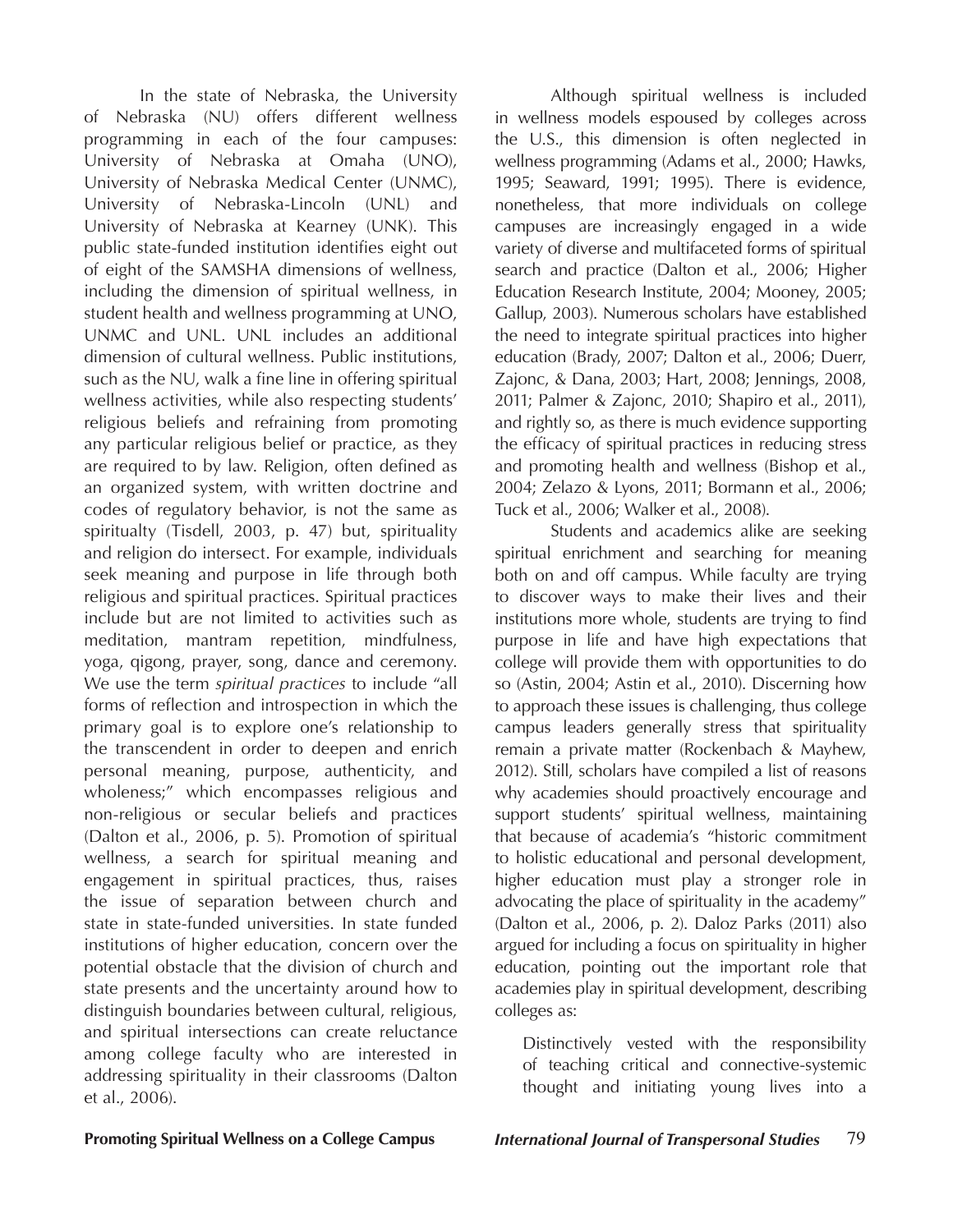responsible apprehension first of the realities and questions of a vast and mysterious universe and second of our participation within it. Higher and professional education is intended to serve as a primary site of inquiry, reflection, and cultivation of knowledge on behalf of the wider culture. (p. 16)

That said, a number of commonly described barriers to promoting spiritual wellness on college campuses do exist. Noted barriers include: time constraints, fear of the unknown, the need for operationalized definitions, a lack of valid and reliable measures to address the issue, the perceived personal and private nature of the subject, ethical and legal concerns about establishing or endorsing spirituality and religion in academia, general institutional or economic circumstances, as well as the separation of church and state and the United States' politically charged arena (Giroux, 2004). Beyond this, diverse levels of personal awareness, experience, and expertise among leadership in college communities creates another obstacle to institutionalizing spiritual wellness efforts. Chickering and colleagues (2015) also expressed concern over "the heavy emphasis higher education places on rational empiricism and its increasingly narrow focus on professional and occupational training," which they believe "has led to growing neglect of larger human and societal issues concerning authenticity, spiritual growth, identity and integrity, purpose and meaning" (p. 5). Astin and colleagues (2010) agreed with this argument, claiming that college attention to developing the inner aspects (values and beliefs, emotional maturity, moral development, spirituality and self-understanding) vs. outer aspects (test scores, grades, credits and degrees) of students' lives is "way out of balance" (p. 3).

### **Spiritual Wellness Development on Campus**

We, authors of this paper, are students, faculty<br>and staff affiliated with a Midwestern state university with no religious affiliation that has adopted an eight-dimensional framework for wellness, which includes a spiritual dimension. Nevertheless, in our efforts to support spiritual wellness on campus, we

found ourselves asking similar questions to those posed by Astin (2004):

How do we achieve a greater sense of community and shared purpose in higher education?

How can we provide greater opportunities for individual and institutional renewal?

What are the causes of the division and fragmentation that so many academics experience in their institutional and personal lives?

What does it mean to be authentic, both in the classroom and in our dealings with colleagues?

What are some of the practices and traditions that make it difficult for us to be authentic in an academic setting?

What are some of the disconnections that higher education is experiencing in relation to the larger society?

How might we better serve the public good? (pp. 37–38)

Furthermore, we asked: *What do we know about spiritual wellness? How could we promote spiritual wellness? What barriers do we face? How do we address those barriers? What resources are available to us?* We recognized that the answers to these questions lie in the community itself. We believed that our campus community could attest to individual and collective understandings of spiritual wellness to help inform efforts to integrate campus resources and knowledge into strategic plans to increase spiritual wellness on campus. Table 1 presents a timeline that depicts each major step in the development of spiritual wellness on campus.

In the Fall of 2012, after many conversations among faculty with shared interests in this area, a dynamic campus community partnership formed to establish a working group focused on contemplative education. This small group of faculty committed to meeting regularly to engage in in-depth discussions about mindfulness and to address questions and concerns related to integrating contemplative pedagogies and practices into teaching and learning (Powell, 2011). We used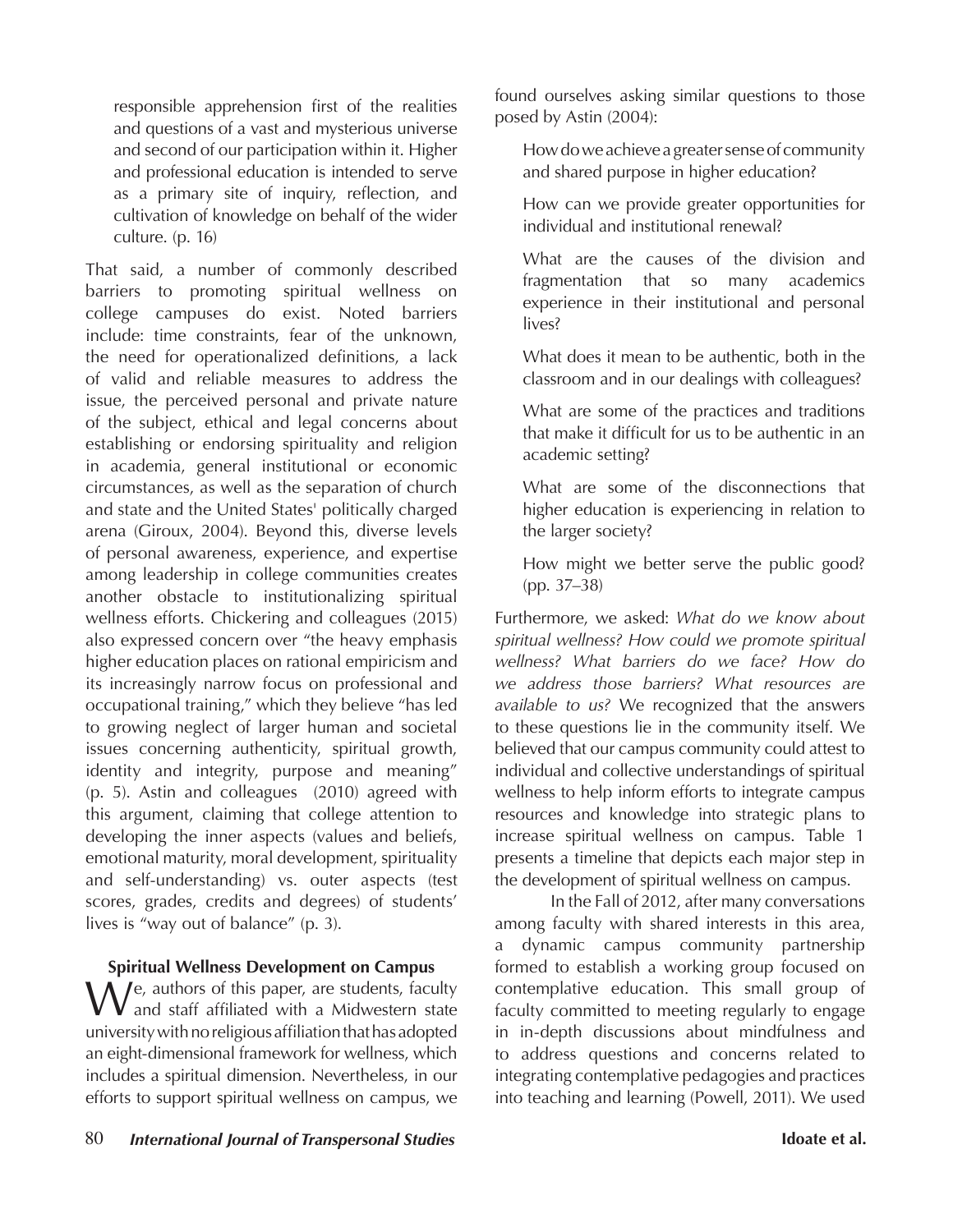the group meetings to interact with colleagues across disciplines, to exchange ideas, and to build support for contemplative teaching and learning. Given an unexpectedly high level of participation from a number of community members and students, this circle evolved into a Contemplative Education Community Engagement group (CECE) that included not only faculty but also students, administrators and community members who collectively established the following aims:

Practice together focused awareness and mindfulness techniques that may be useful in our own lives, in the classroom and in the workplace, and discuss their applications.

Explore and develop resources for faculty and others that describe contemplative education, give links to some of the research in the field, and provide instructions about how to incorporate contemplative practices in the classroom and the workplace.

Work together to develop solutions for how to integrate contemplative practices into education and work environments while maintaining a secular approach—or, at least an approach that respects the separation of church and state.

|  |  | Table 1. Project Development Timeline |  |
|--|--|---------------------------------------|--|
|  |  |                                       |  |

| 9 / 2012 | <b>Contemplative Education Community Engagement</b><br>(CECE) formed                                                                            |  |
|----------|-------------------------------------------------------------------------------------------------------------------------------------------------|--|
| 8/2013   | CECE adopted a community-based participatory<br>research (CBPR) approach and the community<br>readiness model (CRM) to study spiritual wellness |  |
|          | 12 / 2013 CECE conducted baseline community readiness<br>assessment (CRA)                                                                       |  |
| 1 / 2014 | CECE developed initiative strategies informed by<br>baseline CRA data                                                                           |  |
| 1/2014   | DROP IN CLASS Initiative launched in campus<br>community                                                                                        |  |
| 7 / 2014 | 1/2014– Campus advocates promoted spiritual wellness in<br>campus community: Faculty, students, and admini-<br>strator advocacy projects        |  |
| 7 / 2014 | CECE conducted follow-up CRA                                                                                                                    |  |

Consider how the documented correlation between contemplative practices and creativity might inspire innovations in teaching and community connections in and beyond campus.

Identify and work with interested members of the community who already employ, or wish to employ, focused awareness and mindfulness practices in their own workplaces or studies.

Consider how contemplative education might be of particular value to the online educational environment.

Explore the possibility of creating a formal interdisciplinary "Initiative," "Project," or even "Center" with an important rung devoted to facilitating contemplative education.

This group was comprised of 20 members and included representatives from various academic departments within the university (e.g., religious studies, Native American studies, Black studies, English, public health, information systems and technology, psychology) as well as campus administrative divisions (e.g., student counseling, campus wellness, student affairs), a diverse student body (e.g., graduate and undergraduate students from different colleges and campuses) and other organizations in the broader community (e.g., yoga studios, health insurance companies, etc.). With support from colleagues and community, faculty gained confidence in leading and using contemplative practices in the classroom (or the work-place) as a result of participation in the CECE. The CECE also served as a platform to promote spiritual wellness and build partnerships with campus leaders.

In the Fall of 2013, CECE members expressed particular interest in assessing the feasibility and efficacy of implementing a spiritual wellness initiative across campus through a *community-based participatory research* (CBPR) study. We recognized that CBPR could help establish the necessary community collaboration to support a grass-roots spiritual wellness promotion effort on campus. CBPR methods helped us apply practice to research and policy in ways that incorporated community-based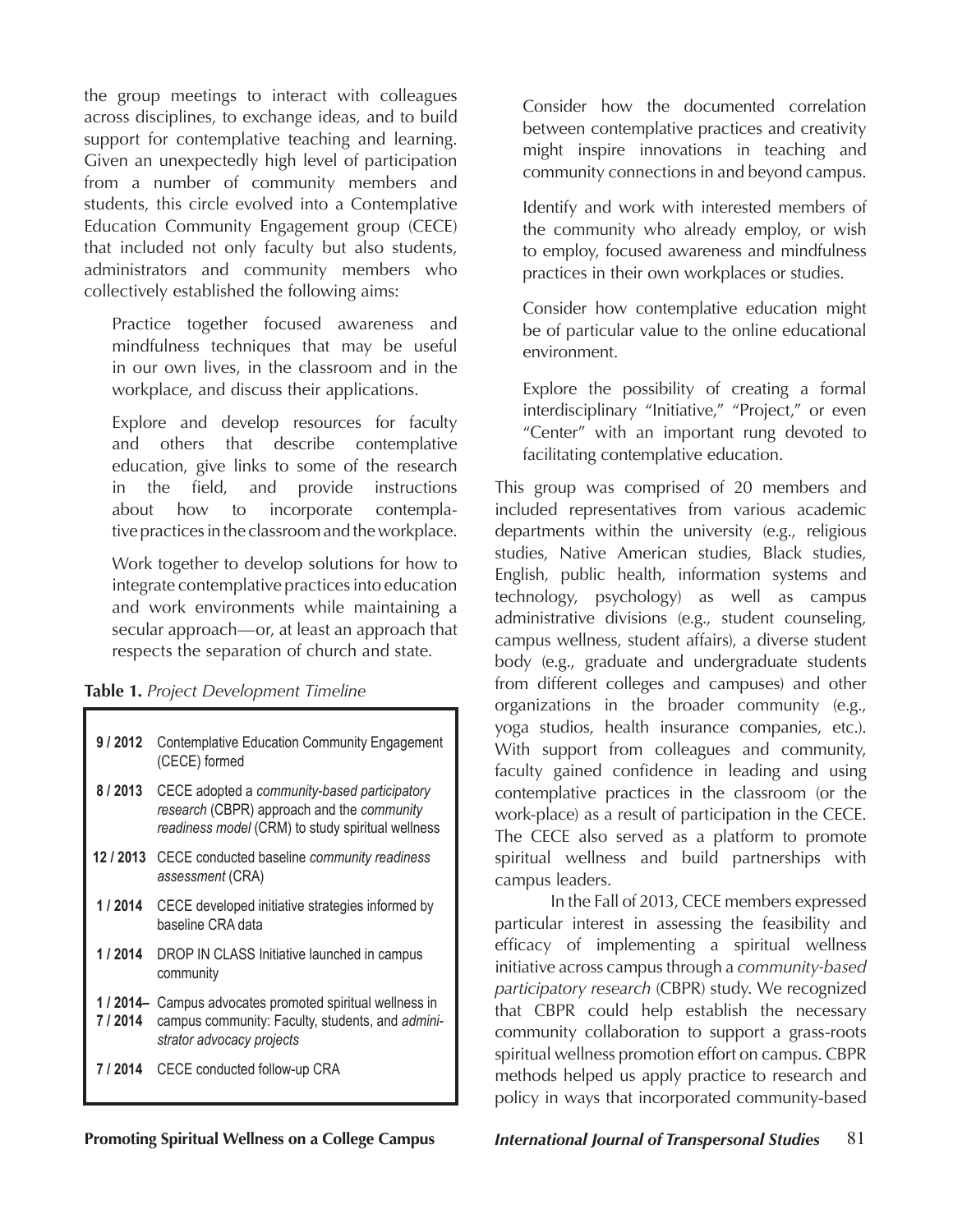values and strategies in collaborative inquiry. The following nine principles, key to the CBPR research method, were observed as much as possible in our research process:

- 1. Acknowledge community as a unit of identity;
- 2. Build on strengths and resources in the community;
- 3. Facilitate collaborative and equitable partnerships in all phases of the research;
- 4. Foster co-learning and capacity building among all partners;
- 5. Integrate and achieve a balance between knowledge generation and intervention for the mutual benefit of all partners;
- 6. Focus on the local relevance of public health problems and on ecological perspectives that attend to the multiple determinants of health;
- 7. Involve systems development in a cyclical and iterative process;
- 8. Disseminate results to all partners and involve them in the wider dissemination of results;
- 9. Involve a long-term process and commitment to sustainability. (Israel et al., 2013, pp. 8–11)

Our collaborative approach allowed space to recognize the unique strengths of our community and equitably involve all partners in research. With an understanding that engagement in spiritual practices within a religious or traditional context cannot be disconnected from "the community beliefs, rituals, symbols, and meanings of personal faith traditions" (Dalton et al., 2006, p. 1), the CECE felt it imperative that we learn more about the attitudes, beliefs, values, practices and cultural norms specific to our campus community. Thus, we began to define our community. We held informal focus groups at CECE meetings to discuss our understanding of the faculty and student population we serve.

Our institution, defined as a metropolitan university, had a student body of over 15,000 undergraduate and graduate students and approximately 500 full-time faculty members, providing over 130 undergraduate and 70 graduate degree and certificate programs. The student population, "a diverse mix of full and part-time students, and traditional and non-traditional age enrollees" (UNO Office of Institutional Effectiveness, 2013, p. 2) had broad backgrounds and varied experiences. In 2013, our institution employed approximately 78% White faculty and 22% faculty of other races/ethnicities. Moreover, approximately 74% of students identified as White and 26% identified as other races/ethnicities. Although community members involved in the initiative were predominantly White, these numbers show homogeneity among the faculty and student body populations and speak to the need to recognize diversity in our campus. CECE members also represented a diverse spectrum of racial/ethnic groups (including Native American, First Nations, African American, Spanish, and Asian Indian among others) which facilitated rich discussions about personal and professional experiences with a range of cultural, religious and spiritual identities, paths and practices.

According to Jumper-Thurman and colleagues (2003), "successful local prevention and intervention efforts must be conceived from models that are community-specific, culturally-relevant, and consistent with the level of readiness of the community to implement an intervention" (p. 1). Each community has its own culture and by using its own values and beliefs along with its knowledge of its assets and limitations, communities can build culturally relevant initiatives that are congruent with the community's culture and needs. The *community readiness model* (CRM) facilitated the development of our spiritual wellness initiative by helping us customize strategies that matched our community's culture, resources and the degree to which our community was ready to take action on this specific issue (Plested et al., 2006).

The CRM "provides a practical, step-bystep framework for making culturally valid changes in communities" (Jumper-Thurman et al., 2003, p. 3). To learn more about our campus community, we followed the CRM handbook and conducted a *community readiness assessment* (CRA; Plested et al., 2006) to get a sense of what could be done and what needed to be done by assessing our campus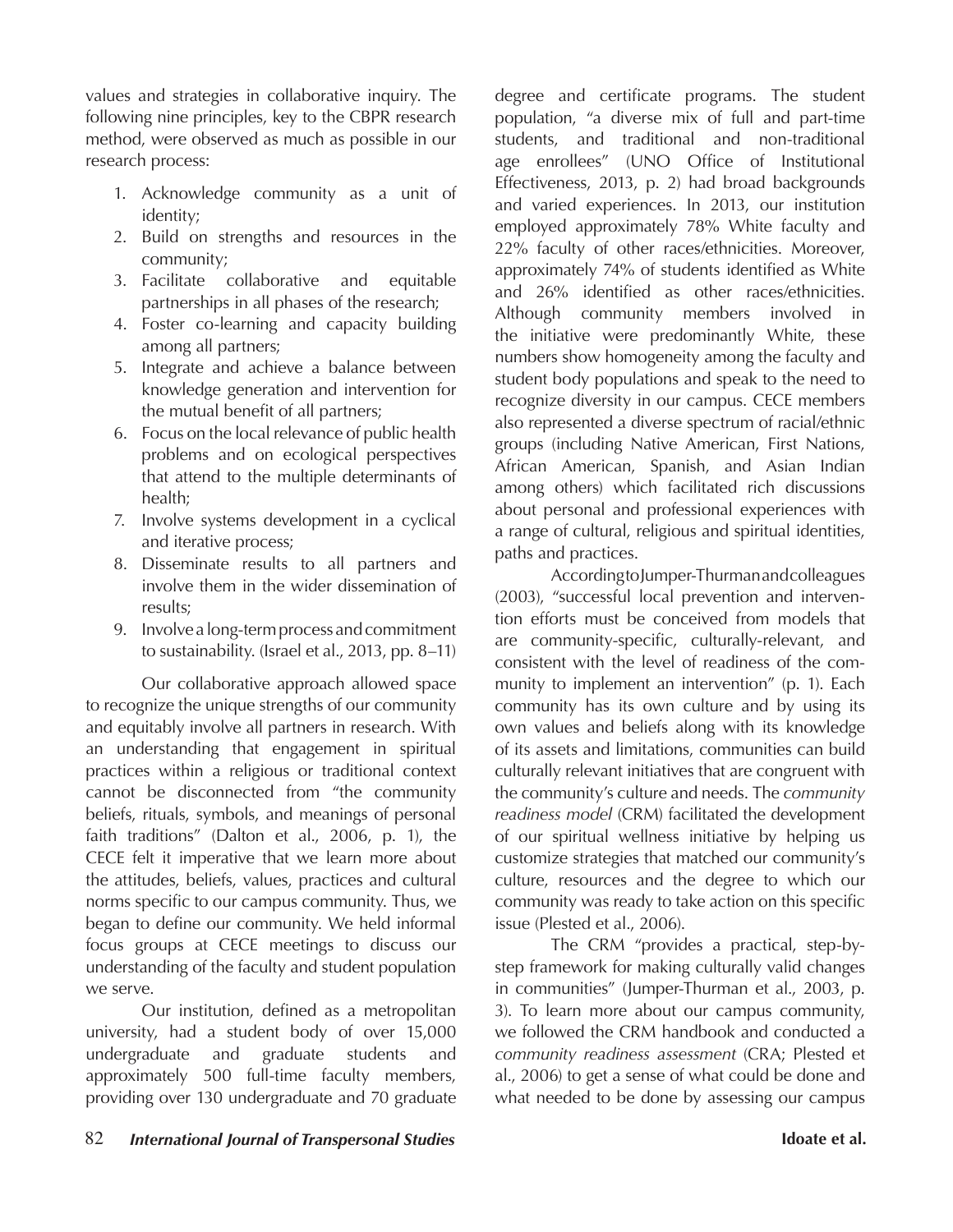community's level of *community readiness* (CR). CR indicates "the degree to which a community is willing and prepared to take action on an issue" (Oetting et al., 2014); we identified the issue as spiritual wellness.

As shown in Table 2, CR is organized into nine stages ranging from denial to ownership of the issue. We measured CR across six different dimensions of readiness: community efforts (current activities, programs, provisions and policies related to spiritual wellness promotion); community knowledge of efforts (how much the community knows about current spiritual wellness activities and programming); leadership (leadership's attitude toward addressing spiritual wellness on campus); community climate (campus community's attitude toward addressing spiritual wellness on campus); knowledge about the issue (how much the campus community knows about spiritual wellness); and resources for efforts (resources being used or available for use) to support a spiritual wellness initiative (Plested et al., 2006). Understanding the degree to which our community was ready to promote spiritual wellness helped inform the development of a plan of action that included creative and effective strategies in increasing the level of community capacity to take action. The ultimate goal was to develop community-based efforts that matched the campus community's stage of readiness.

Health promotion efforts can be adapted to fit individualized communities by using the CRM to recognize and match a community's culture, resources, knowledge and readiness (Plested et al., 2006). Community readiness is essential to the development of successful public health initiatives, especially when demographics and needs vary (e.g., religious/spiritual identities, paths, and practices). Matching public health efforts to the community's level of readiness to join in those efforts is critical to the success of any initiative, intervention, or program (Edwards et al., 2000).

Very little research has investigated ways to meet the challenges that academies face in developing strategies to promote spiritual wellness on college campuses. There is a clear need for enhanced understanding and promotion of spiritual wellness within campus communities (Adams et al., 2000; Astin, 2004). By investigating our level of CR, the degree to which our campus community was willing and prepared to take action to promote

**Table 2.** *The Nine Stages of Community Readiness*

| Stage 1 |                                                | No awareness An issue is not generally recognized by the community or leaders as a problem (or it may not be<br>an issue).                                                   |
|---------|------------------------------------------------|------------------------------------------------------------------------------------------------------------------------------------------------------------------------------|
| Stage 2 | Denial /<br><b>Resistance</b>                  | At least some community members recognize that the issue is a concern, but there is little<br>recognition that it might be occurring locally                                 |
| Stage 3 | Vague<br><b>Awareness</b>                      | Most feel there is a local concern, but there is no immediate motivation to do anything about it.                                                                            |
| Stage 4 | <b>Preplanning</b>                             | There is clear recognition that something must be done, and there may even be a group<br>addressing the issue; however, efforts are not focused or detailed.                 |
| Stage 5 | <b>Preparation</b>                             | Active leaders begin planning in earnest. Community offers modest support of efforts.                                                                                        |
| Stage 6 | <b>Initiation</b>                              | Enough information is available to justify efforts. Activities are underway.                                                                                                 |
| Stage 7 | <b>Stabilization</b>                           | Activities are supported by administrators or community decision makers; staff are trained<br>and gain initial experience.                                                   |
| Stage 8 | Confirmation /<br><b>Expansion</b>             | Efforts are in place. Community members feel comfortable using services, and they support<br>expansions. Local data are regularly obtained.                                  |
| Stage 9 | <b>High Level of</b><br>Community<br>Ownership | Detailed and sophisticated knowledge exists about prevalence, causes, and consequences.<br>Effective evaluation guides new directions; the model is applied to other issues. |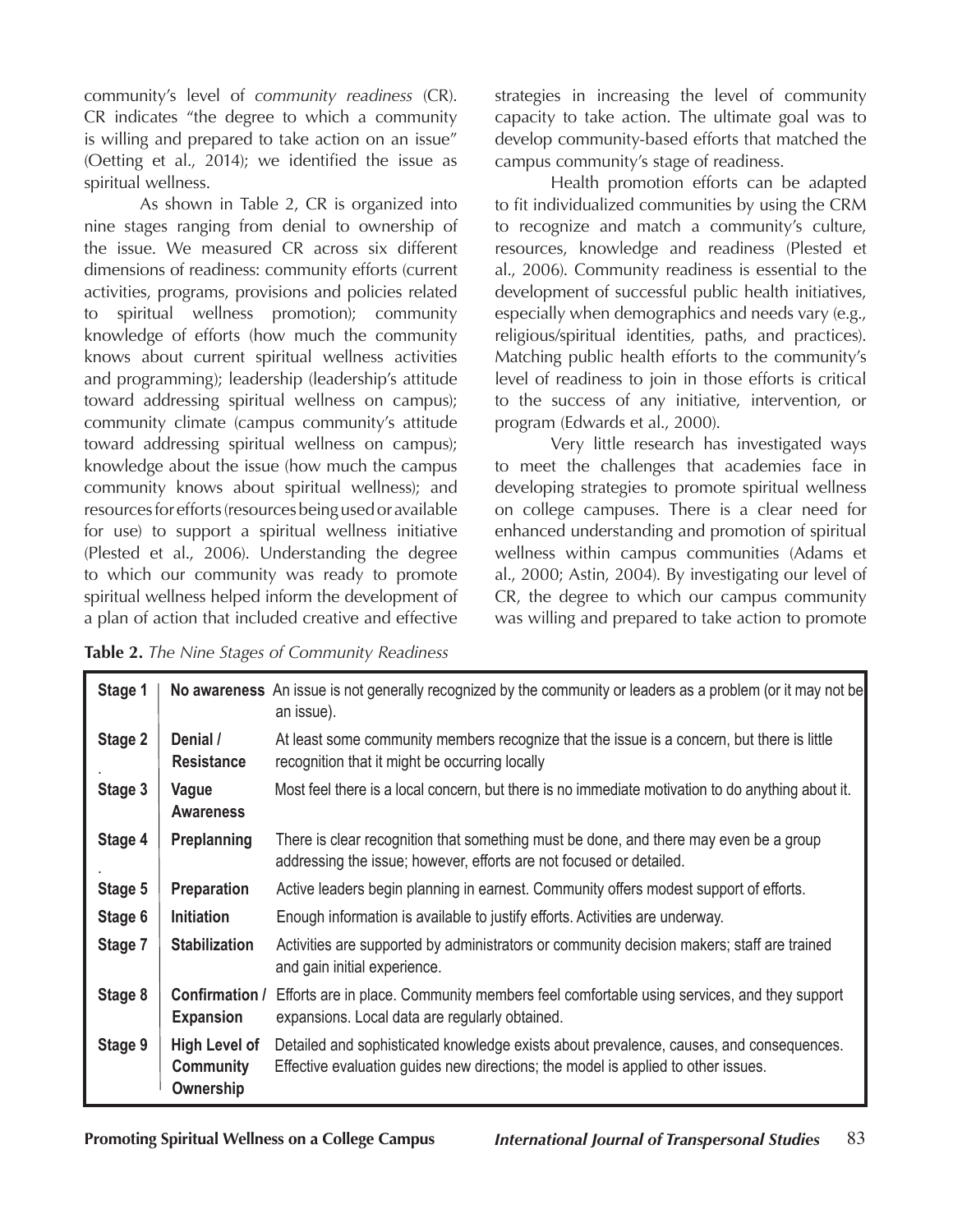spiritual wellness, we were able to develop appropriate strategies that addressed existing barriers we encountered. The CRM provided us with an accessible and relatively straightforward way of assessing our community's attitudes, knowledge, efforts, activities and resources in relation to spiritual wellness. Understanding our level of CR helped us develop our initiative, DROP IN CLASS: *Developing Regular Opportunities for Practice in Contemplative Liberal Arts and Sciences Study.* In this paper, we illustrate the framework, strategies, and effectiveness of the CBPR methods in promoting spiritual wellness within a campus community in a Midwestern state university.

#### **Methods**

We conducted a CBPR case study, including<br>a longitudinal pre-post assessment, to help establish the necessary community participation for engaged collaboration to support wellness promotion efforts on campus in multiple departments. We adopted use of the CRA to measure the campus community's level of readiness to promote spiritual wellness. CRA data was gathered through semi-structured interviews with key informants. Researchers followed the handbook on *Community Readiness for Community Change* published by the Tri-ethnic Center for Prevention Research at Colorado State University (Plested et al., 2006). The handbook recommends interviewing people that are involved in the community and know what is going on in relation to the issue. Key informants had firsthand knowledge of the community that allowed them to provide insight on the nature of the issue. To represent the wide-range of community, we recruited key respondents from each sector that could answer for the community's attitudes and knowledge about spiritual wellness (spiritual, religious, and wellness sectors). Key informants had a good basis for knowing what is needed in the campus-community, what is culturally appropriate and inappropriate, and what kind of action the community could take.

#### **Recruiting Key Informants**

Key informants were selected through purposeful sampling by the CECE based on their intimate knowledge and connection to the campus

**Table 3.** *DROP IN CLASS Key Informant Demographics*

|                          |                                   | <b>Baseline CRA Interviewees</b><br>Student Faculty Staff |   |  |
|--------------------------|-----------------------------------|-----------------------------------------------------------|---|--|
| <b>Spiritual Leaders</b> |                                   |                                                           |   |  |
| <b>Wellness Leaders</b>  | 1                                 |                                                           | 2 |  |
| <b>Religious Leaders</b> |                                   |                                                           |   |  |
|                          | <b>Follow-up CRA Interviewees</b> |                                                           |   |  |
|                          |                                   | Student Faculty Staff                                     |   |  |
| <b>Spiritual Leaders</b> |                                   |                                                           |   |  |
| <b>Wellness Leaders</b>  |                                   |                                                           |   |  |
| <b>Religious Leaders</b> |                                   |                                                           |   |  |

community and the topic of concern. Individuals with varying roles on campus were recruited via chain-referral or snowball sampling to provide different understandings of campus life and representation of sectors considered most relevant and influential regarding spiritual wellness. Key informants' racial/ethnic backgrounds paralleled that of faculty and staff (approximately 75% White and 25% other races/ethnicities). Key informants included atheists, those who identified as religious, those who identified as spiritual but not religious, and those who identified as not spiritual or religious. We recruited students, faculty, and staff leaders. To qualify for participation, the interviewees needed to self-identify as either a university student, faculty or staff member, be 19 years of age or older and speak English. Researchers attempted to interview two students, two faculty members, and two staff members from spiritual, wellness, and religious sectors to establish balanced representation across multiple areas. Some religious leaders from both faculty and staff sectors declined interviews. Overall, a diverse cohort of CRA interviewees was selected from across campus sectors, as illustrated in Table 3.

### **Data Collection and Analysis**

Following CRM protocol, research personnel trained in the CRM conducted seven baseline and six follow up in person interviews with campus community leaders; the CRM recommends a minimum of four to six interviews to reach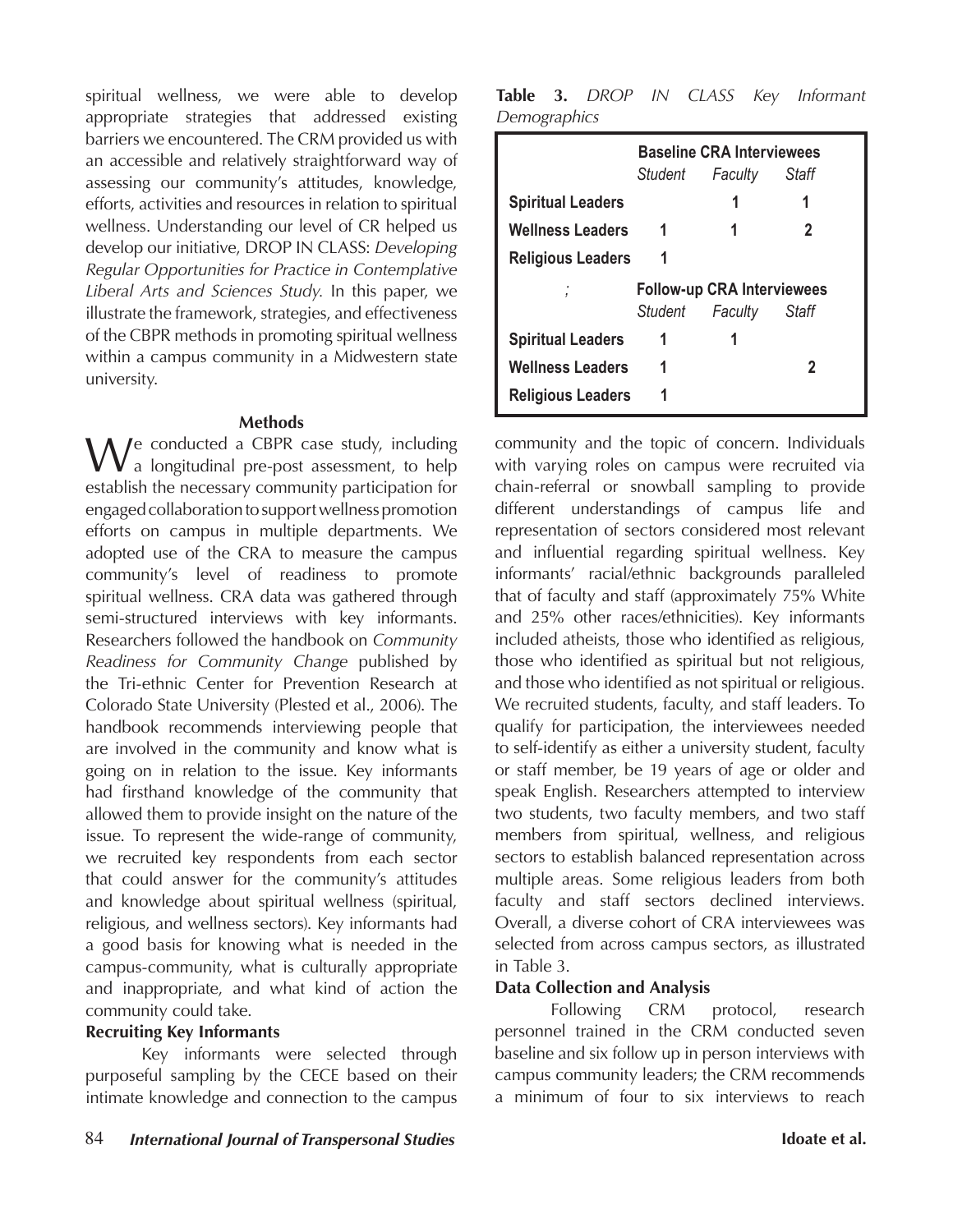saturation (Plested et al., 2006). At baseline and follow-up interviews, researchers provided a brief introduction to the project and asked the standard CRA interview questions, identifying the issue as spiritual wellness.

Researchers conducted 45-minute semistructured interviews with key informants about campus-based spiritual wellness in relation to six dimensions identified by the CRM as key factors influencing the community's preparedness to take action on the issue (Plested et al., 2006). Assessing these six dimensions provided us with a comprehensive tool for diagnosing our campus community's needs and for developing strategies to meet those needs. Below is an overview of the central questions specific to each of these six dimensions:

1. *Community efforts*: To what extent are there efforts, programs, and policies that address the issue?

2. *Community knowledge of the efforts*: To what extent do community members know about local efforts and their effectiveness, and are the efforts accessible to all segments of

the community?

3. *Leadership*: To what extent are appointed leaders and influential community members supportive of the issue?

4. *Community climate*: What is the prevailing attitude of the community toward the issue? Is it one of helplessness or one of responsibility and empowerment?

5. *Community knowledge about the issue*: To what extent do community members know about the causes of the problem, consequences, and how it impacts your community?

6. *Resources related to the issue*: To what extent are local resources—people, time, money,

space, et cetera—available to support efforts? (Plested et al., 2006)

The semi-structured interviews asked key respondents various questions about each of these areas to measure community perspectives in relation to spiritual wellness. Interviewing key respondents with respect to each of these six dimensions allowed us to form the basis of the overall level of CR. All

interviews were audio-recorded, transcribed verbatim, and scored by researchers using CRM anchored rating scales for each dimension. Each interview was scored separately by two different investigators who later compared scores and, when different, established reliability by reaching consensus. To compute the total CRM score for each respondent, ratings across all six dimensions were averaged. An overall quantitative readiness score on a scale of one to nine, as illustrated in Table 2, was calculated by averaging ratings for all dimensions, with nine representing the highest level of readiness and one representing the lowest. A separate overall CRM score was calculated by averaging all respective respondent scores. The stage of readiness was determined by rounding down the average score of all respondents to the lower CRM stage.

This approach acknowledged that campus community members knew best which stakeholders could help guide strategic campaigns, which individuals, departments, and organizations would be supportive partners, and which aspects of the community's culture and resources could be integrated into our plans to effectively address spiritual wellness. Through a CBPR approach, researchers were able to build trusting relationships with community members and establish opportunities to engage with key informants, to become familiar with the campus culture, to discover information and resources that can support community capacity building and to help meet the many challenges that academies face in developing strategies to promote spiritual wellness.

The CRM was employed to not only assess but also increase community readiness to promote spiritual wellness within the campus community. Conducting a CRA is an effective way to encourage community ownership of issues. The simple act of asking community leaders about spiritual wellness within their community raised their awareness to this issue. During interviews, campus community members identified the interests, activities, and norms that students, faculty, and staff shared in relation to spirituality, religion, education, and wellness. The knowledge gained through CRA interviews generated discussions about needs and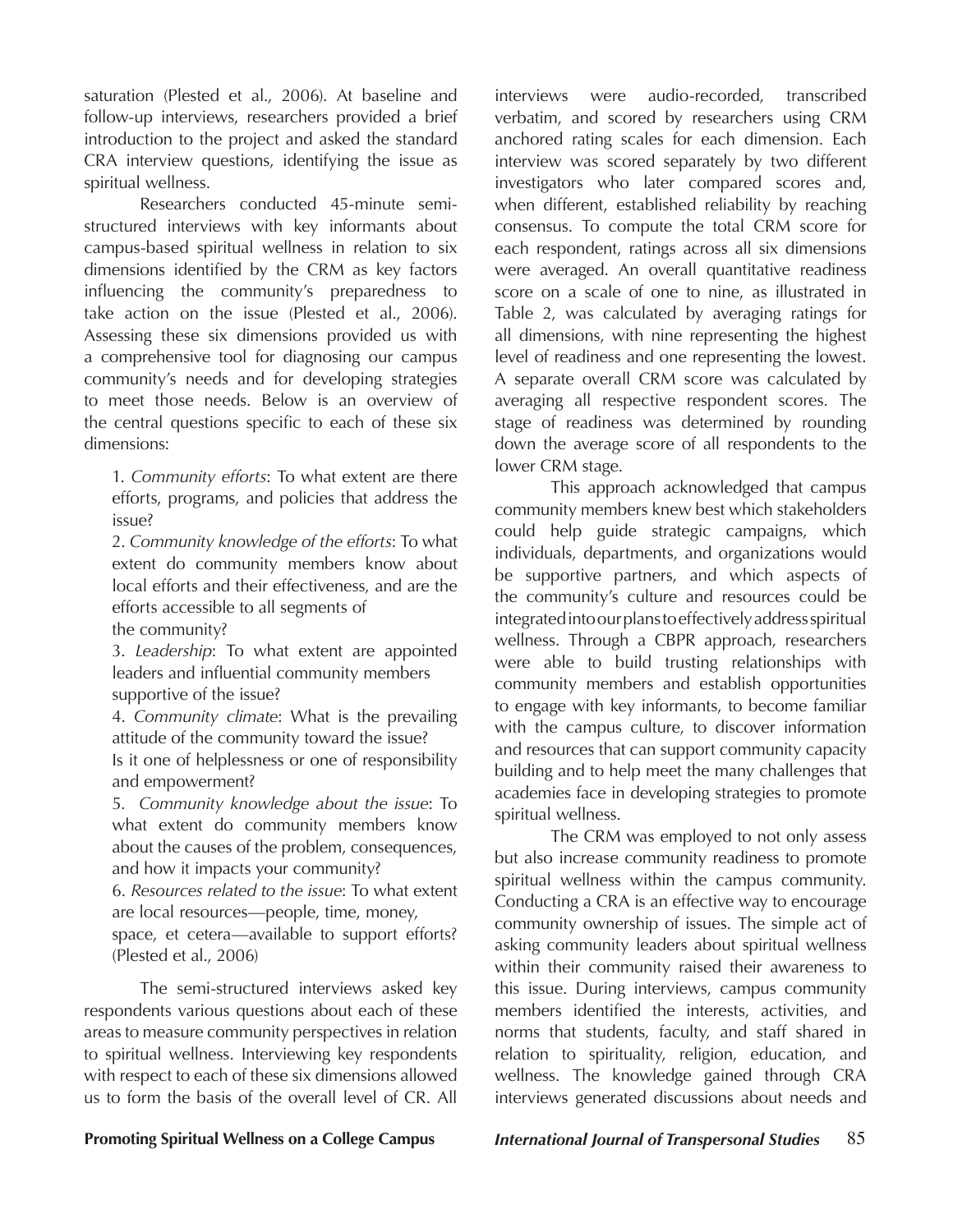priorities integral to creating change. Conducting the CRA interviews inspired reflection among respondents and project partners as they analyzed the community and established relationships across campus. Advocacy efforts across all three sectors of the campus community sprouted from initial interviews, the sharing of baseline data, and CRM guidance and recommendations of stageappropriate strategies.

This study was approved by the Institutional Review Board and all participants gave voluntary consent after reviewing the study purpose, process, and possible risks/benefits. Participant rights were clearly stated, including confidentiality, availability of results, and voluntary participation with the right to drop out or re-enter the study at any time.

#### **Results**

At baseline, in December 2013, the campus community was at a low overall stage of readiness for change. Campus community leader interviews scored at stage three, *vague awareness,*  indicating that the campus community was no more than beginning to recognize a concern for spiritual wellness. CECE meetings facilitated collaboration in campus efforts and supported development of cross-sectoral partnerships among faculty, students, and staff from various departments and divisions within the campus community. CECE members conducted literature reviews to investigate how to initiate spiritual wellness programming within a diverse community (Post et al., 2000; Hoban & Ward, 2003, p. 139). We found research attesting to the feasibility of integrating certain spiritual practices into wellness programming without conveying specific cultural, spiritual or religious content; these include meditation, contemplation, labyrinth walking, retreats, and yoga exercises (Dalton et al., 2006). In these meetings, we discussed what implementation of this initiative could look like in the classroom and we came to consensus on the following recommendations:

- 1. Allocate specific technology-free periods.
- 2. Encourage reflective discussions in class.
- 3. Encourage metacognition.
- 4. Explore questions about meaning and purpose.

5. Expose students to various ways of knowing. 6. Integrate use of props (e.g., timer, books, bells, bowls, art, apps, etc.)

We also created the acronym SURPRISE to organize our values (Secular, Unified, Regular, Purposeful, Respectful, Informal, Simple, Explained) around our efforts and to serve as a fun reminder that spiritual practices can be surprisingly simple (they do not have to be as complicated as we can, at times, make them out to be). CECE members collaborated and shared personal experiences, examined CRA data, developed research and initiative strategies, discussed advocacy projects, considered funding opportunities, and scheduled events. Together, the group learned to recognize the unique practices, principles, and perspectives of all partners.

In January 2014, members of the CECE launched the DROP IN CLASS initiative with the ultimate goal of supporting and promoting student awareness of and participation in contemplative practices, overall student wellness, and the development of staff that encourage and model spiritual wellness for students. Initiative partners were recruited from campus groups of diverse purpose, size, and infrastructure, each representing unique models for initiative diffusion. DROP IN CLASS partners included representatives from the CECE, the Wellness Subdivision (Campus Recreation, Campus Counseling, and Campus Health Services) and Student Affairs. All those partnering in the initiative signed a *memorandum of understanding* (MOU), agreeing to promote spiritual wellness on campus in distinctive but collective ways. The purpose of the agreement was to create an understanding about the key strategies and activities required of DROP IN CLASS partners. In signing the MOU, all partners specifically agreed to the following:

Meet with faculty members and researchers to review DROP IN CLASS protocol and policies and sign MOU with participating faculty.

Join the CECE collaboration forum on Blackboard, a *learning management system* offering educational access online.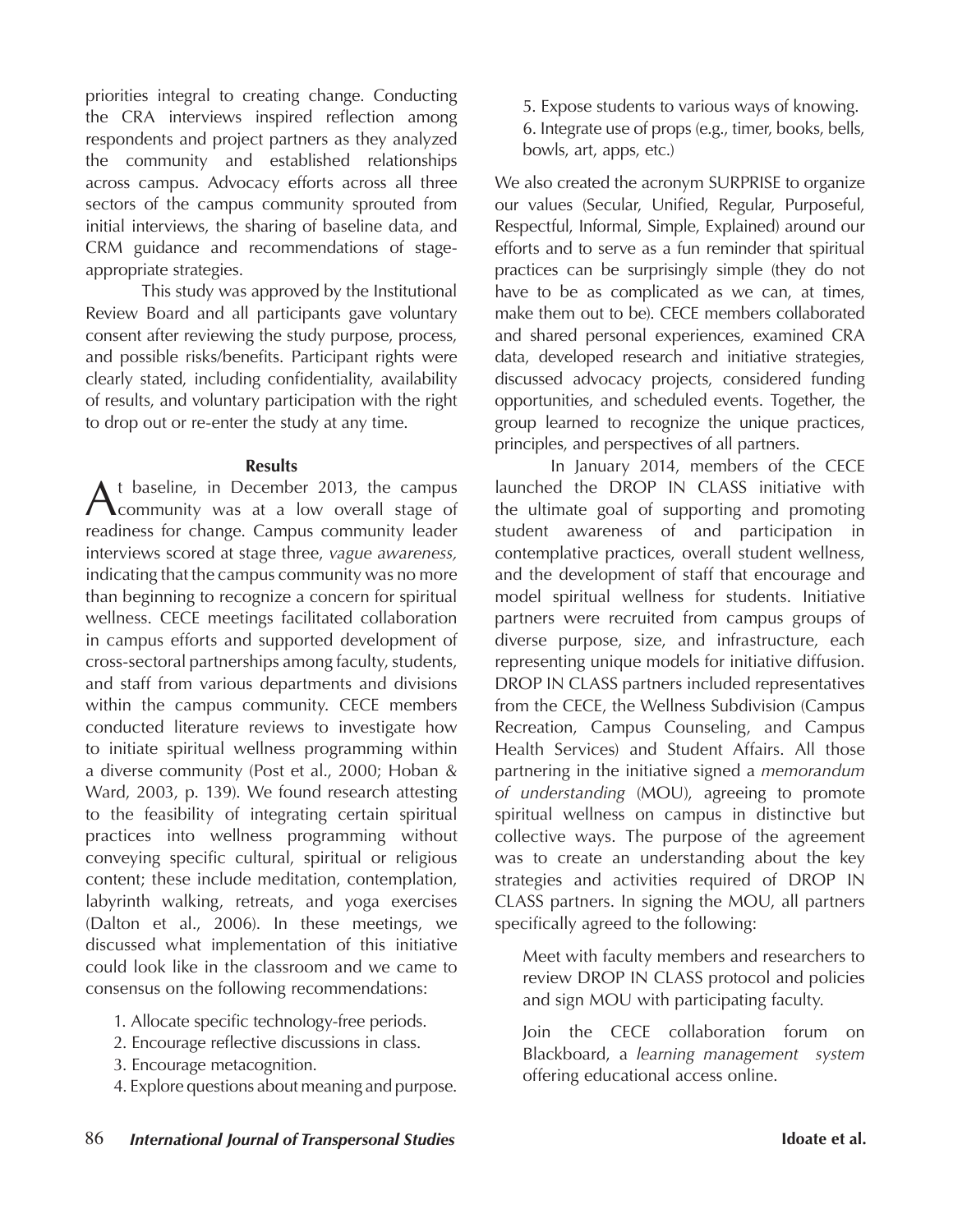In partnership with researchers, publicize and present DROP IN CLASS professional development trainings within the campus community.

Meet monthly to practice and discuss spiritual wellness activities; allocate 20 minutes of silence in the beginning of each meeting and strive to promote contemplative education and spiritual development.

Share DROP IN CLASS findings to support the possibility of creating a formal interdisciplinary "Initiative," "Project," or even "Center," with an important rung devoted to facilitating contemplative education.

All DROP IN CLASS partners were invited to regular bi-monthly CECE meetings, where students, faculty and staff not only engaged in the above-mentioned spiritual practices (20- minute meditations) but also discussed initiative strategies and research findings. DROP IN CLASS partners strategized together to develop, implement, and evaluate spiritual wellness promotion efforts on campus. CECE's bi-monthly meetings created time and space for initiative partners to engage in open dialogue, creative thinking, and deep inquiry processes to develop the infrastructure, framework, and strategies that we implemented in the DROP IN CLASS initiative.

Initial baseline CRA findings were shared with DROP IN CLASS partners at CECE meetings and members strategized DROP IN CLASS initiative efforts based on the resources, needs, and opportunities identified by baseline assessment results. The following stage three strategies were developed to raise awareness to the importance of spiritual wellness, motivate people to take action, and build the campus community's collective efficacy:

Conduct an environmental scan to identify the community's strengths, weaknesses, opportunities, and threats.

Present spiritual wellness information, share related stories and create opportunities for spiritual experiences at local community events and meetings.

Promote spiritual wellness events in campus wellness brochures, posters, and flyers.

Hold one-on-one meetings with campus community leaders to discuss the importance of spiritual wellness.

Initiate research to improve existing services that support spiritual wellness on campus.

Develop and brand the DROP IN CLASS initiative (e.g., recruitment & MOU).

Offer DROP IN CLASS events (e.g., professional development workshops) to present information about spiritual wellness on campus.

Form small advocacy groups to promote spiritual wellness in distinct sectors of campus and to share data and progress on spiritual wellness efforts (e.g., students, faculty, and staff).

Publish articles in newsletters and on other media with general information about spiritual wellness and relate the information to our initiative.

These strategies served to guide partners' practices in the promotion of spiritual wellness on campus.



**Figure 1.** *DROP IN CLASS logo developed by second author artist/researcher M. Gilbert and first author R. Idoate.*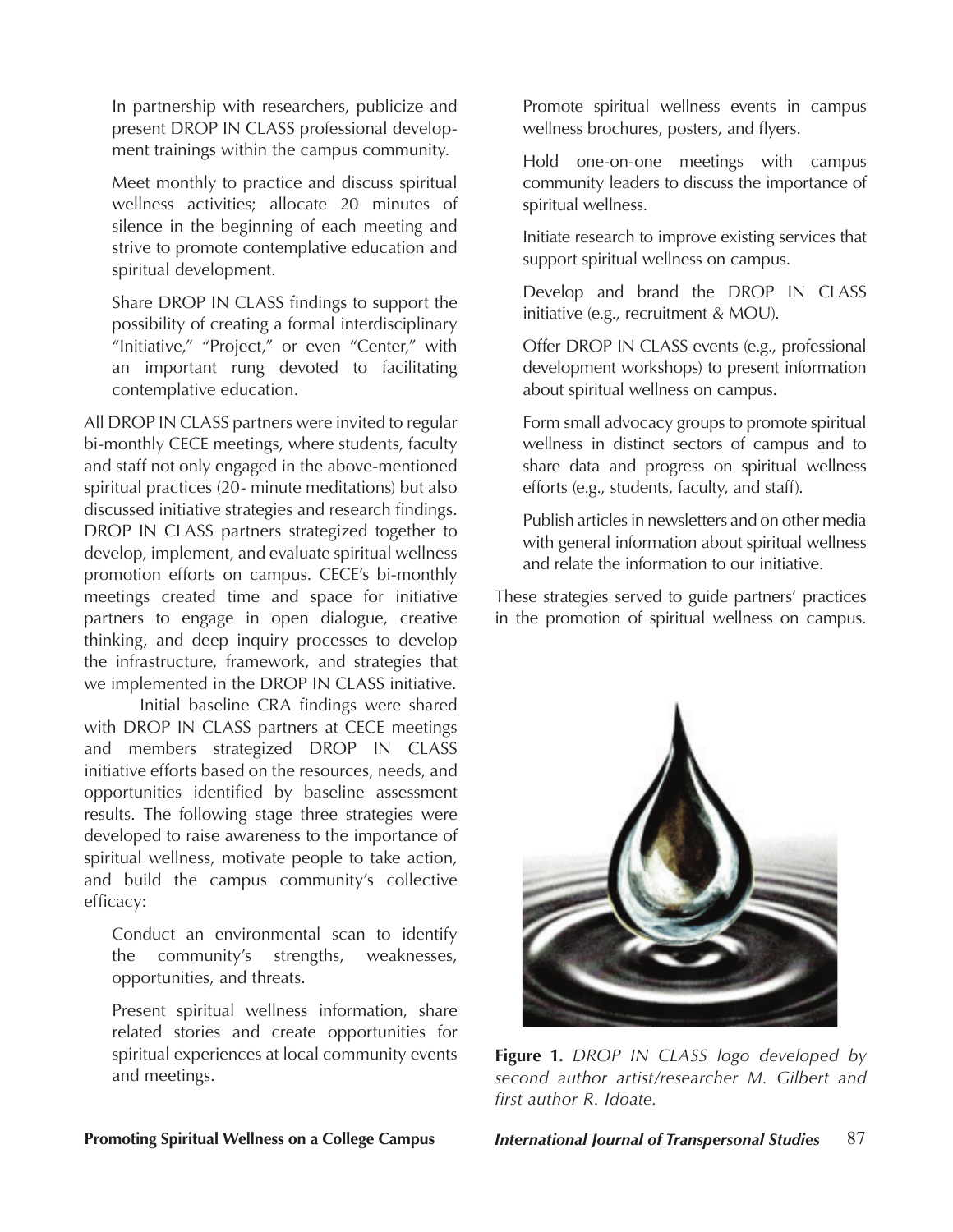To further address the community's initial stage of *vague awareness*, DROP IN CLASS partners formed cross-sectoral advocacy groups that worked from their respective domains to implement the abovementioned community-level strategies.

#### **Faculty Advocacy**

Faculty partners communicated the DROP IN CLASS brand and messages to the campus community. The brand and logo, illustrated in Figure 1, were attached to all associated efforts. Faculty worked to raise awareness of the community's power to promote spiritual wellness by publishing campus newsletters and presenting information at meetings, events, and classes. By attending the annual campus wellness fair and other campus events, faculty advocates created opportunities to not only disseminate information on resources that support spiritual practices but also advertise campus-based spiritual-related events and academic courses. Faculty informally introduced the initiative to students via email or Blackboard and at campus picnics and other social campus events. More formally, faculty also discussed initiative efforts with campus administrators (e.g., the senior vice chancellor and college deans) in private meetings, at faculty senate meetings, and in departmental meetings. Faculty helped develop and implement professional development trainings and classroom policy changes to establish a venue for initiative partners to assess the feasibility and efficacy of integrating spiritual practices into the campus environment. Faculty advocates also conducted surveys, focus groups, and interviews to gather information through research. A Blackboard page, made available for DROP IN CLASS partners to share process effects, scientific literature, resources and opportunities, gave all members leadership rights and a venue for advocacy.

Furthermore, faculty advocates developed a classroom policy aimed to raise student awareness of the spiritual dimension of wellness. A cohort of eight faculty advocates implemented a classroom policy allocating the first 10 minutes of each class session to voluntary, silent, technology-free time to engage in contemplative practices, into nine interdisciplinary college classes in the Spring 2014 semester. A total of 136 students attending courses taught by faculty

advocates were exposed to these classroom policy changes and invited to attend DROP IN CLASS contemplative sessions during regularly scheduled class time.

At the onset of the semester, faculty introduced the DROP IN CLASS policy to students, presenting students with a double-sided handout which included two images freely accessed from the Center for Contemplative Mind in Society entitled 1) *The Tree of Contemplative Practices* and *2) A Blank Tree for Your Own Practices* (Duerr, 2015). One side of the handout included examples of contemplative practices in branches on the image of a tree and the other side of the handout was blank. Faculty explained that the examples were not exhaustive and encouraged students to fill in the blank tree with the practices that they personally felt were acceptable or worthy of an investment of their time, energy, and resources. Faculty did not prescribe any specific practices. However, they pointed out the potential benefits of engaging in spiritual practices and shared the following definition of *mindfulness* when introducing DROP IN CLASS, "intentional activities that train skills through the discipline of mental and/or physical undertakings of nonjudgmental awareness, acceptance and sustained focus of attention on present-moment experiences of objects, sensations or thoughts" (Brown & Ryan, 2003; Wallace & Shapiro, 2006; Kabat-Zinn, 1994). By implementing classroom policies in support of spiritual wellness, faculty members began to institutionalize DROP IN CLASS in regular curricula. Over the course of the Spring 2014 semester, faculty advocates promoted spiritual development through the following activities:

Attended and facilitated regular CECE meetings.

Discussed DROP IN CLASS objectives and efforts with campus administrators (e.g., the senior vice chancellor and college deans), at Faculty Senate meetings, department meetings, et cetera.

Presented information on the benefits of contemplative practices, mindfulness, and campus resources at the annual campus wellness fair.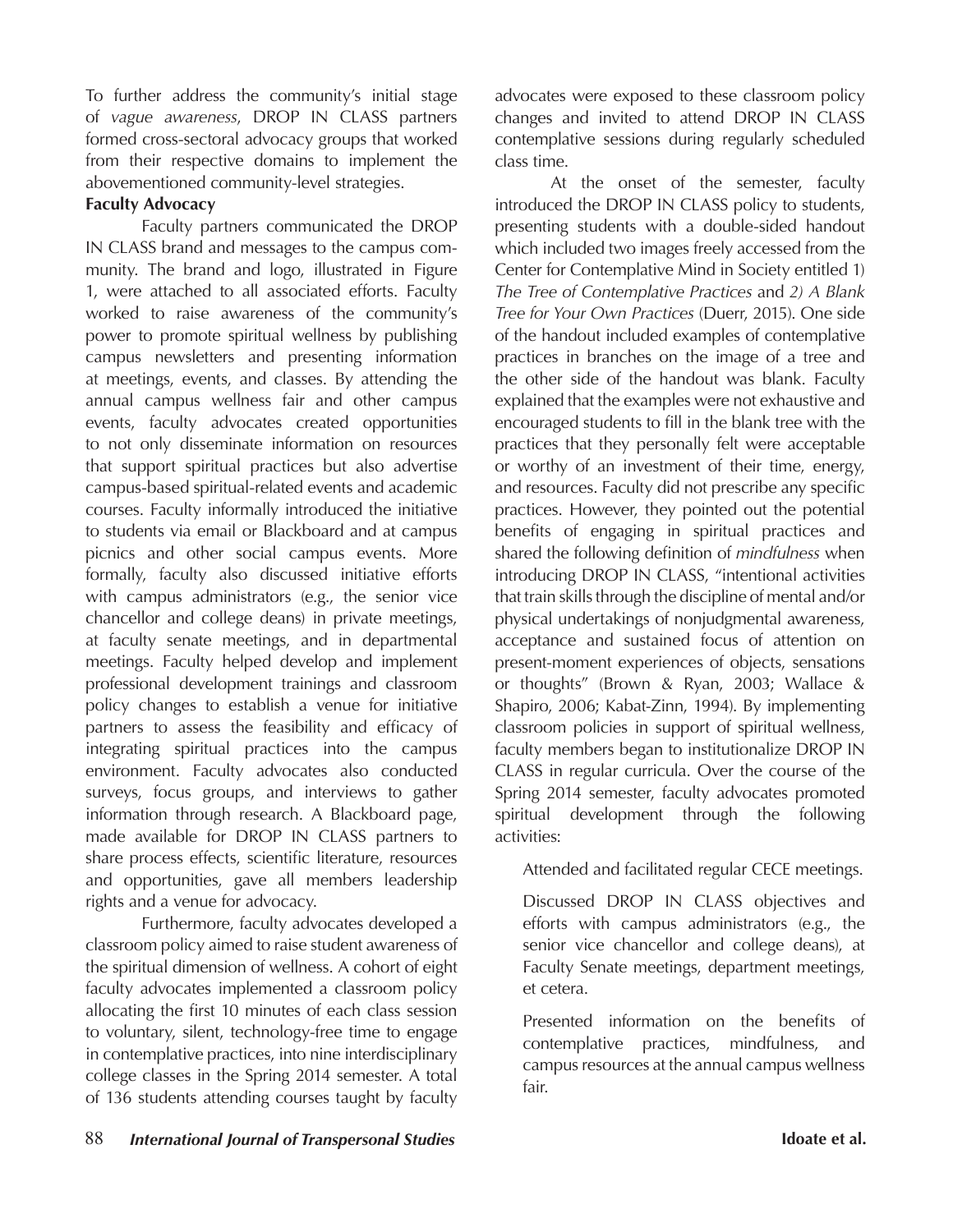Promoted and presented spiritual-based workshops/professional development trainings, including sponsorship of "DeStress Week" activities including guided meditations, yoga, mandala drawing.

Taught spiritual-related academic courses (e.g., Spirit in Culture, Spirituality and Wellness, The Mindful Student).

Developed and implemented classroom policy changes in Spring semester courses, allocating 10 minutes of regularly scheduled class time to silent, technology-free space to engage in contemplative practices.

Produced and provided students with a syllabus addendum reflecting policy guidelines.

Hosted guest lectures on mindfulness and contemplative practices in academic courses.

Distributed information to students about upcoming events related to spiritual wellness.

Capitalized on teachable moments and unique opportunities in the classroom to make spiritual wellness relevant to students both academically and personally.

Faculty advocates implemented the above community-developed strategies within their respective classrooms, departments, campus organizations, and beyond.

#### **Student Advocacy**

A cohort of graduate students involved in the CECE and undergraduate students enrolled in courses instructed by DROP IN CLASS partners joined forces to collaborate with peers and build resources to help promote spiritual wellness on campus. Students formed a Mindful Student Organization (MSO) on campus and recruited a broad base of volunteers to support spiritual wellness programming. Students collected contact information from interested peers to recruit new members, communicate campaign strategies, and facilitate peer-to-peer networking, discussions, and lectures on spiritual wellness topics. Through social media and word of mouth, students publicized spiritual-related events and hosted workshops

on meditation, relaxation, et cetera. Beyond this, students initiated a *Yoga Rocks the Campus* program and recruited certified yoga instructors from the campus community to volunteer instruction on campus with the intention of offering free DROP IN CLASS yoga sessions and guided meditations to cultivate spiritual wellness. In addition, students developed and launched Facebook pages to recruit and engage initiative partners and participants across all sectors of campus.

#### **Administrator Advocacy**

The wellness subdivision of CECE scheduled regular cross-sectoral monthly wellness meetings and developed a wellness coalition with a rung devoted specifically to the spiritual dimension of wellness. This group designated a spiritual wellness point person to communicate and collaborate with the campus community to promote spiritual wellness efforts. Key campus leaders sponsored events in support of spiritual wellness. The campus wellness center provided infrastructure by offering space for one-time events and regular Wellness Coalition meetings. The counseling center negotiated with the wellness center to dedicate a specific room (the "DROP IN" room) within the recreational center to facilitate community engagement in spiritual practices. The Wellness Coalition also secured funding to allocate resources for the DROP IN room, to purchase books, meditation bolsters, yoga mats, audio-video resources, and a bio-feedback machine. Beyond this, they hosted a *Wellness Picnic* featuring spiritual wellness as the topic of focus and gave time and space for researchers to not only guide the campus community through a meditation practice but also share their work and findings to cultivate more support for spiritual wellness promotion on campus.

Various pages of the institution's website were used to promote spiritual wellness activities. Administrators and staff assisted with social marketing strategies, producing promotional materials, branding a spiritual wellness icon and developing a website link to the spiritual dimension of wellness. The spiritual wellness icon was made visible on the university campus website, in the campus recreation center, and in promotional materials, designating more attention overall to activities offered at the

**Promoting Spiritual Wellness on a College Campus** *International Journal of Transpersonal Studies* 89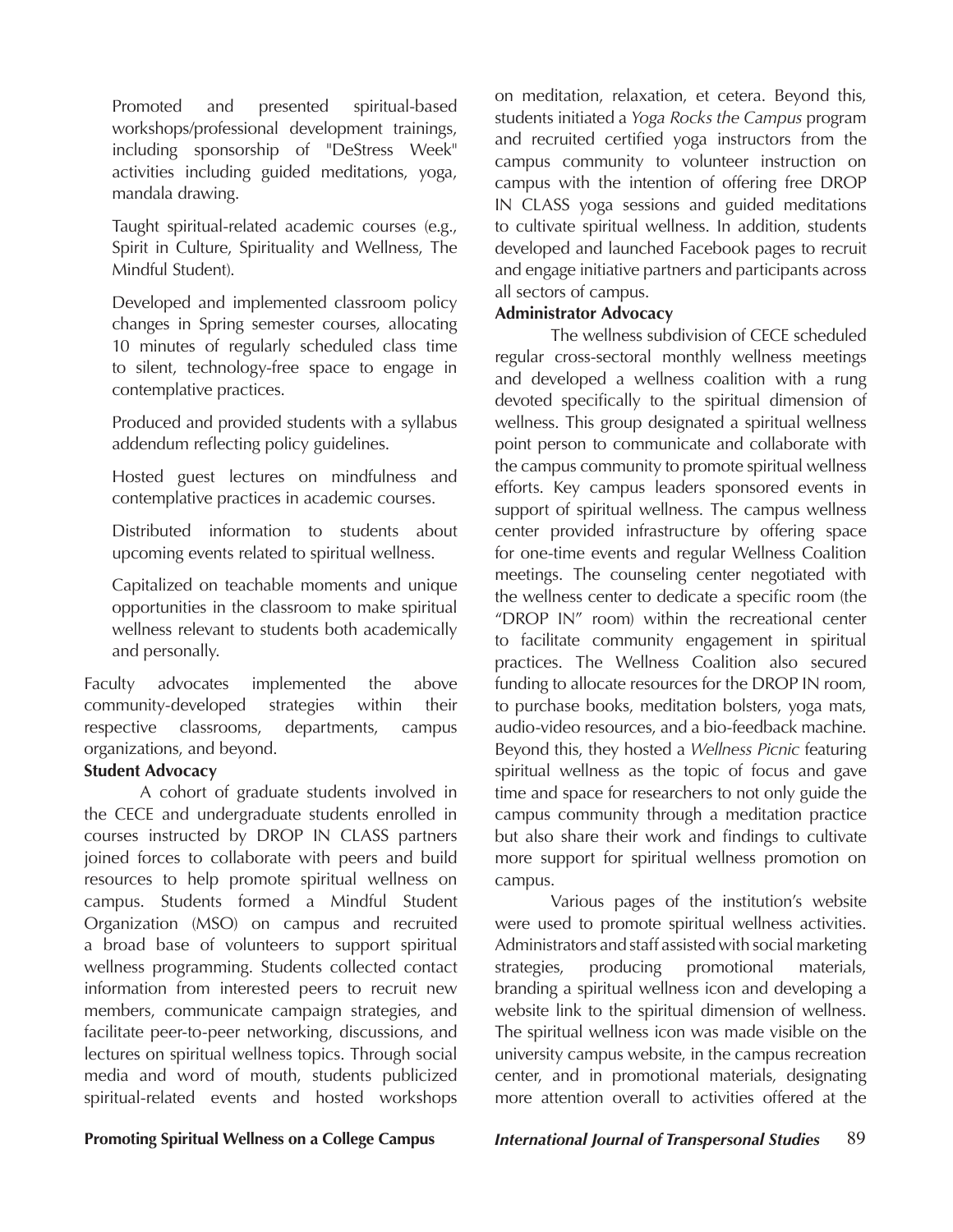campus wellness center that promoted spiritual wellness (e.g., yoga or tai chi classes). Cost-effective and wide-reaching campus-based tools such as Blackboard, email, newsletters, and social media platforms were used to promote awareness and share information. Flyers and electronic invites were used to publicize events and promote a number of apps with different features that supported spiritual practices (e.g., Insight Meditation, GPS for the Soul, Heart Math).

The follow up CRA interviews were conducted in late July 2014, and ranked at stage six, *initiation,* indicating that leaders had begun planning efforts to address spiritual wellness and the campus community offered modest support. Overall, campus community readiness to address spiritual wellness increased from an overall baseline level of three to six at follow-up, as seen in Figure 2. Results from the CRA, illustrated

in Figure 3, demonstrate increases in campus readiness across all six dimensions of CR from preto post-implementation of the DROP IN CLASS initiative. At baseline, there was no evidence of comprehensive effort to take action; average scores for each dimension ranged between three and four with the exception of the *community climate* dimension, for which the score was even lower. At follow-up, as seen in Figure 3, scores ranged between four and seven, with *community climate* remaining the lowest score, at four. Leadership scores increased more than any other dimension, moving from a score of three to seven. *Community knowledge of efforts* also considerably increased from their respective baseline stages of three and four to stages six and seven. Interestingly, *knowledge of the issue* increased only from stage three to four.

**Figure 2.** *Pre- and Post- Community Readiness Assessment Scores for Overall Campus Community Readiness*





**Figure 3.** *Pre- and Post- Community Readiness Assessment Scores by Dimension*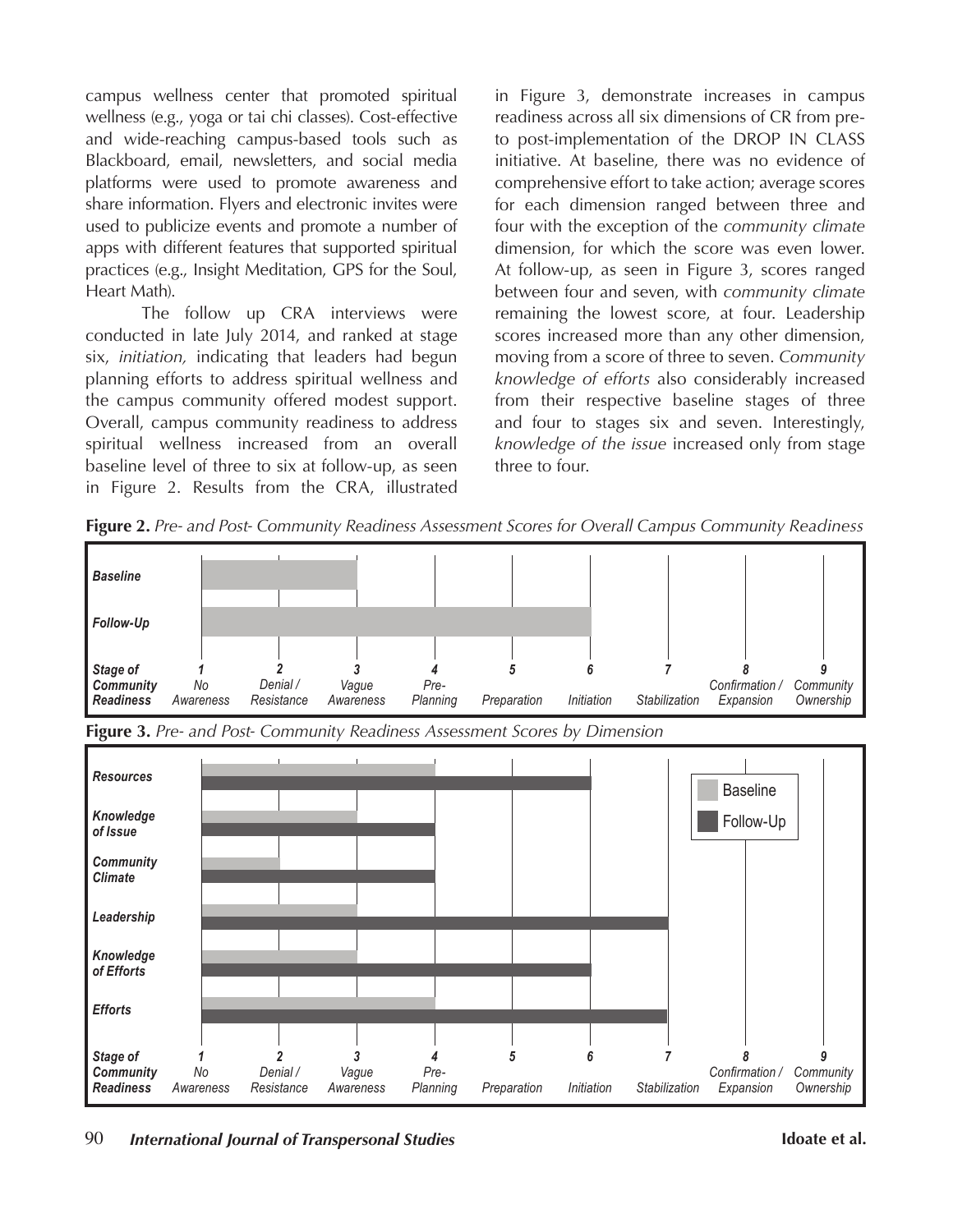#### **Limitations**

The conclusions that we can draw from this study are limited because we have no comparison campus community. There are also a number of other limitations to the study design, including the small sample size. A larger sample population could have allowed for overall CRA scores to be calculated for each subgroup (i.e., wellness leaders, spiritual leaders, religious leaders). The sample population was recruited through purposeful and convenience sampling methods, which made for a number of confounding factors, such as the potential for selection bias. There was also potential for responder bias given that one of the researchers who conducted and scored CRM interviews was involved with the CECE and DROP IN CLASS initiative activities as a student advocate. We are also not aware of how the level of diversity among key informants influenced their responses to interviews or overall scores. It is possible that informants representing minority groups could respond to interview questions differently than the majority and thus, could experience a different overall level of readiness to promote spiritual wellness.

Higher levels of readiness to change have been documented among key informants when compared to the overall community (Hull et al., 2008), as was also evidenced in the present research. In this study, faculty leaders had a high level of investment as more than half were initial CECE members who also promoted the initiative and developed the study. Some faculty advocates were key informants and their early buy-in may have influenced their level of implementation fidelity as well as their responses to the interview questions, which could have inflated the overall level of community readiness. Moreover, particular populations of young adults may be more interested in spiritual wellness than others or may respond to different outreach strategies than others. It is possible that key respondents exaggerated responses because of social desirability bias; however, CRM provided a structured interview tool and scoring process to minimize that possibility. Although the increase in community readiness to promote spiritual wellness is promising, we cannot

claim that the DROP IN CLASS initiative was the sole cause of this increase.

The present study's findings may not be generalizable to other campuses across the nation, especially those with a religious affiliation. However, inclusion of cross-sector participation (i.e., faculty, staff, and student representatives from religious, spiritual, and wellness sectors) does strengthen the applicability of the CRM and make the present findings potentially relevant to other campus communities. It is worth noting that several other organized efforts, including wellness programs, religious groups, local fitness centers, and yoga studios exist within the greater community that could have contributed to a shift in norms and values. However, prior to the onset of DROP IN CLASS, few efforts specifically targeting spiritual wellness were effectively coordinated within the campus and greater communities or across institutions.

#### **Discussion**

Rooted in the principles of CBPR (Israel et al., 2013), the CRM offers stage-specific strategies that can be applied to encourage community buy-in and support for initiative efforts. By taking a CBPR approach, this study recognized that the community itself has the best sense of what is most helpful in guiding strategic campaigns, recognizing potential collaborators, and locating resources that can support strategic planning to effectively address spiritual wellness. CBPR methods helped establish community collaboration to support wellness promotion efforts on the college campus. According to Israel and colleagues (2013), CBPR is intended to "bring together researchers and communities to establish trust, share power, foster co-learning, enhance strengths and resources, build capacity and examine and address community identified needs and health problems" (p. 14). This study demonstrates how CBPR and the CRM can help engage campus communities to form a broad coalition of participants to support the development and implementation of programmatic and institutional strategies to promote spiritual wellness. As evidenced in this study, inclusion of faculty, staff, and students as initiative partners, advocates, and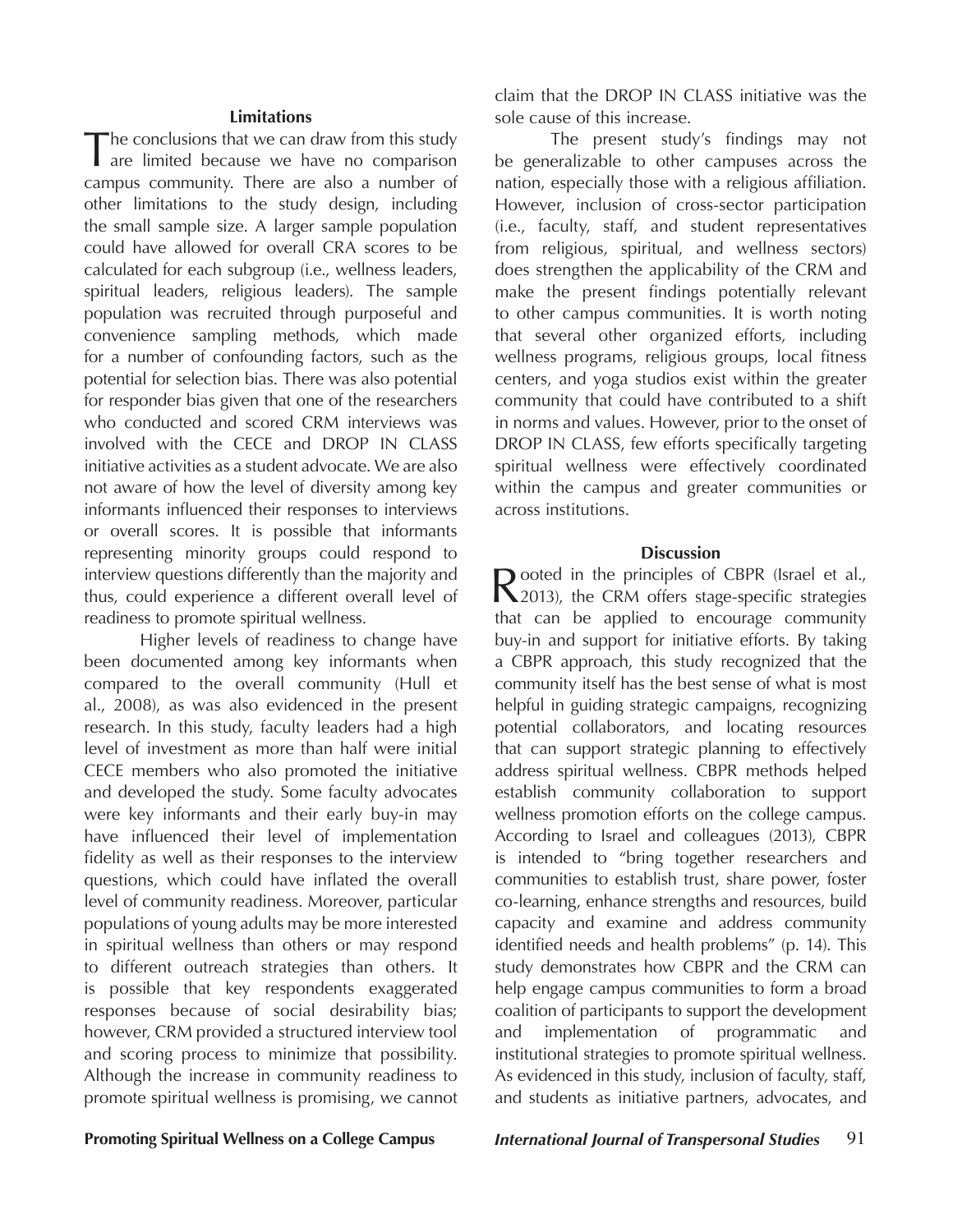research participants can strengthen the efforts of wellness promotion on campus.

Application of the CRM served as an effective mobilization strategy to engage campus community members in promoting wellness. The CRA interview process provided interviewees with an opportunity to reflect on and identify strengths, resources, and related efforts that can support wellness initiatives. This was useful in probing campus community leaders to not only explore the potential to shift individual and campus community norms regarding wellness, but also to advocate for curricular and cocurricular wellness-promotion efforts. Partnerships formed through the CRM helped mobilize utilization of resources and influenced change in policies, programs, and practices. Implementation of a collaboratively developed, inclusive classroom policy demonstrated an effective way to work with an array of identities and remain sensitive to individual values and belief systems.

The CRM can lay important groundwork for spiritual wellness initiatives by engaging campus leaders to build community and organizational capacity, a critical precursor to the development of appropriate strategies and implementation of initiatives. Using the CRM offers guidelines for appraising CBPR efforts and can provide a reliable form of evaluation to produce data that promotes exploration of best-practices and future research to further develop the field. As demonstrated in this case study, a community-based initiative can generate campus community engagement, infrastructure, and resources to support community capacity building and meet the many challenges that academies face in developing strategies to promote spiritual wellness. Understanding the community's readiness levels for each dimension helped DROP IN CLASS partners develop appropriate actions to raise readiness levels and increase community levels of awareness, knowledge, attitudes, and norms. CBPR methods helped this case target the right audience, build trusting relationships across campus, and develop and deliver relevant programs, provisions, and policies in support of spiritual wellness promotion.

Promoting spiritual wellness in higher education is best accomplished not through top down efforts but rather through the core of our experiences, from the inside out (Chickering et al., 2015). For this reason, CBPR methods aligned well with our efforts. Effective and sustainable community mobilization is supported by recognizing and utilizing community-based resources and strengths and involving multiple sectors and systems from across the community. The CRM provided us with a practical tool that included our community in focused efforts to promote spiritual wellness through the development of the DROP IN CLASS initiative. By using a CBPR approach that required deep understanding of our community's level of readiness to take action on this issue, we were able to ensure that the initiatives, activities, and events were stage-appropriate, matching the community's level of willingness and preparedness to address spiritual wellness. In this way, we maximized our successes and minimized our failures. Developing appropriate strategies to address spiritual wellness on any given college campus is dependent on the campus community's level of CR. Ambitious efforts are not successful when the community is not ready to buy into the effort, likewise, small-scale efforts within a receptive community that is equipped to act will not adequately challenge a community that is ready to move forward and change. It is thus important to recognize that every community has its own unique set of challenges and opportunities.

There are a number of challenges to promoting spiritual wellness on college campuses. Among the most prominent issues of concern that emerged from this study were limitations in individual capacity and readiness among campus community leaders. Community knowledge about spiritual wellness was reported as the lowest increase from pre- to post-assessment. While the initiative successfully enabled campus groups to collectively take action, it did not adequately address the deficit of knowledge on this topic or the lack of individual skills and capabilities among campus leaders. Although advocates were offered needs-based professional development trainings, for various reasons, these trainings and CECE meetings were not well attended by all campus community leaders. Future endeavors might focus on developing policy that promotes regular contemplative practice,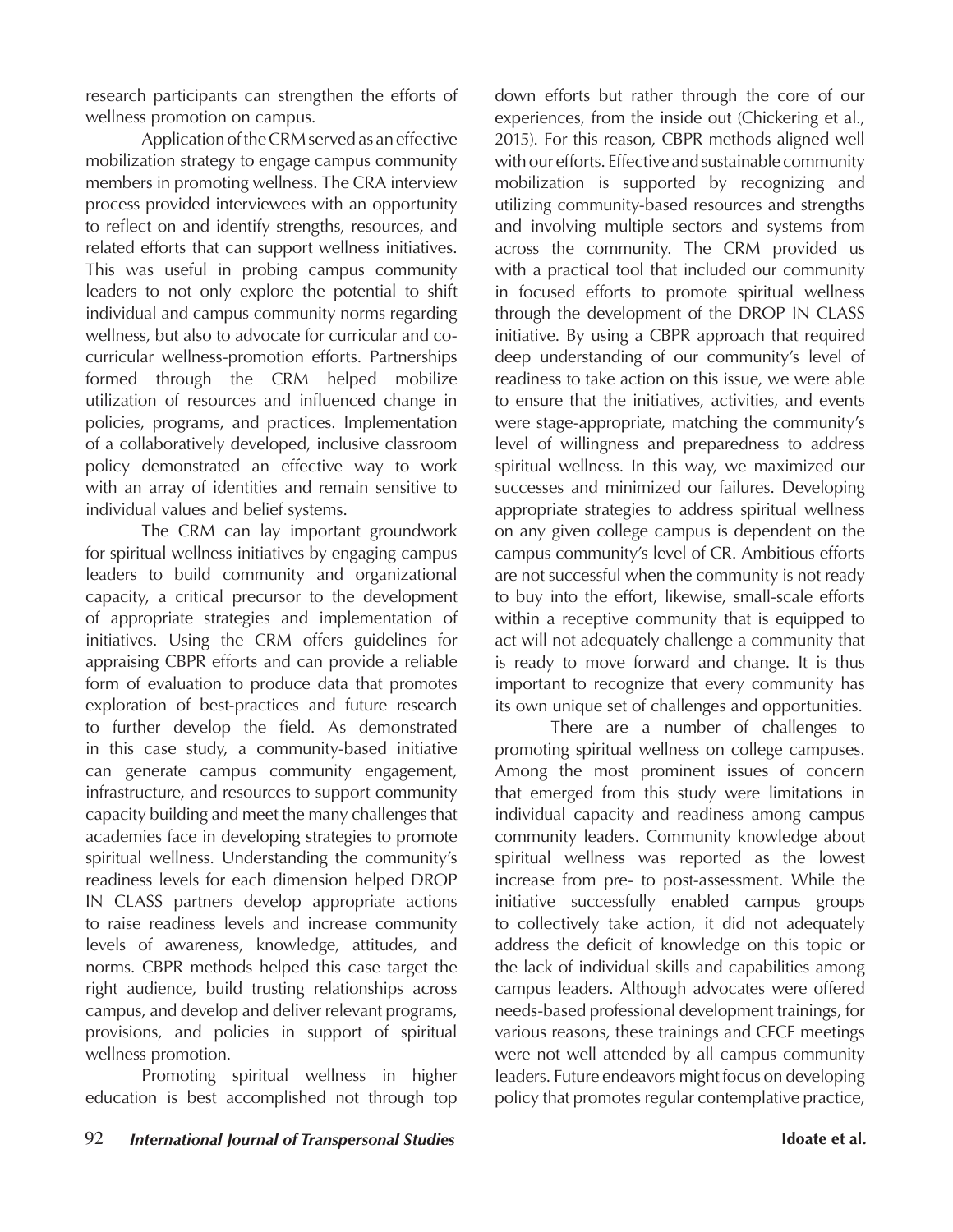professional development, and spiritual wellness education among all campus community members.

Although both religious and spiritual leaders were included in the CRA and invited to DROP IN CLASS events, the two remained disconnected and generally unaware of each other's efforts. Some community members argued that a state institution, such as ours, should not concern itself with its students' religiousness, arguing that religion did not belong in our academic environment outside of the Department of Religious Studies. It was also our experience that religious leaders, who were located off-campus, shared similar sentiments through meetings, dialogue, and research. Occasionally, subtle power relations across sectors and groups interfered with the initiative progress. Unilateral decisions made within certain advocate groups were misaligned with other advocate groups' efforts. At times, hierarchical structures within the academy created challenges when student advocates, with good proactive intentions, started projects that interfered with the efforts of faculty advocates. In instances like this, a high level of conflict-resolution intervention was required to progress. Future efforts with similar initiatives on other college campuses could potentially avoid these same issues by collaboratively planning action items and responsibilities for each sector within CECE meetings and communicating agreements through email and/or a learning management system. In addition to the CECE meeting, a regularly scheduled initiative partners meeting could be instituted to help remedy this situation by facilitating more continuous and open communication among all partners. Discussion groups, non-probing inquiry, and observations were built into the CECE meetings, initiative sponsored events, and classroom procedures; this ongoing, built-in feedback served to ensure continuous quality improvement over time. Initiative advocates regularly consulted amongst each other, with students, with investigators, and with the CECE to refine strategies.

CECE meetings served as a practical way of identifying opportunities for improvement and growth. Using data to inform efforts helped build credibility and support within the campus community. Welcoming adaptations to initiative activities and being flexible enough to modify initiative strategies helped take this initiative to scale. Implementation of the initiative proved successful in part due to a process of mutual adaptation. Initiative aims and methods were modified to suit the needs and interests of initiative advocates and advocates adapted their methods to meet the initiative's requirements (McLaughlin, 1976).

#### **Conclusion**

U ltimately, the campus environment offers a promising venue for wide-scale diffusion of inclusive, flexible, and low-cost approaches to spiritual wellness promotion. Faculty, staff, and students each play a significant and unique role in promoting spiritual wellness. The lessons learned from this study can inform future campus policy, practices, and programs and inspire structural changes that promote health and spiritual wellness in campus communities.

#### **References**

- Adams, T. B., Bezner, J. R., Drabbs, M. E., Zambarano, R. J., & Steinhardt, M. A. (2000). Conceptualization and measurement of the spiritual and psychological dimensions of wellness in a college population. *Journal of American College Health*, *48*(4), 165–173. https://doi.org/10.1080/07448480009595692
- Astin, A. W., Astin, H. S., & Lindholm, J. A. (2011). Assessing students' spiritual and religious qualities. *Journal of College Student Development*, *52*(1), 39–61. https://doi.org/ 10.1353/csd.2011.0009
- Astin, A. W., Astin, H. S., & Lindholm, J. A. (2010). *Cultivating the spirit: How college can enhance students' inner lives*. John Wiley & Sons.
- Astin, A. W. (2004). Why spirituality deserves a central place in liberal education. *Liberal Education*, *90*(2), 34–41.
- Bishop, S. R., Lau, M., Shapiro, S., Carlson, L., Anderson, N. D., & Carmody, J., Segal, S. V., Abbey, S., Speca, M., Velting, D., & Devins, G. (2004). Mindfulness: A proposed operational definition. *Clinical Psychology: Science and Practice*, 11, 230–241. https://doi.org/10.1093/clipsy.bph077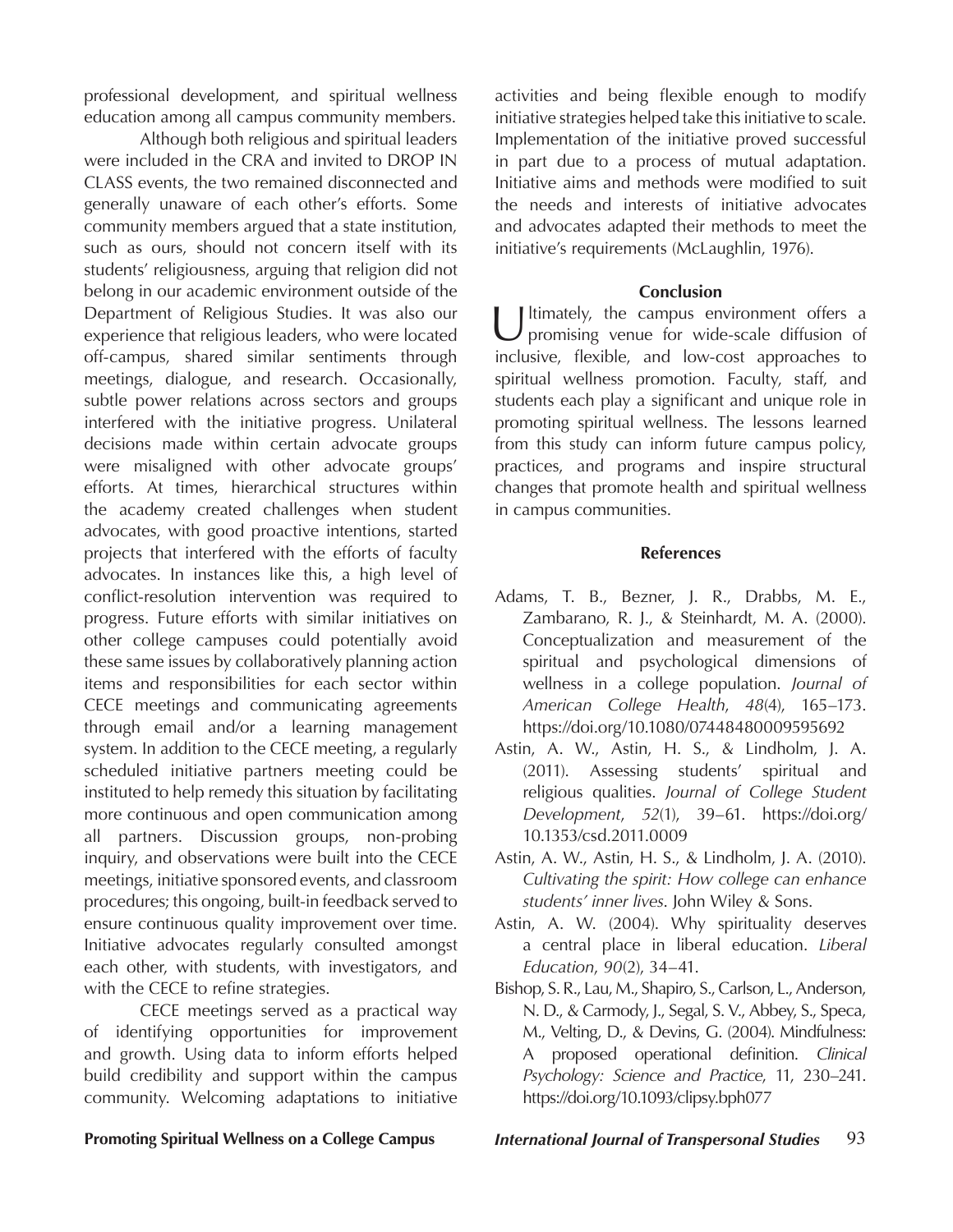- Bormann, J. E., Becker, S., Gershwin, M., Kelly, A., Pada, L., Smith, T. L., & Gifford, A. L. (2006). Relationship of frequent mantram repetition to emotional and spiritual well-being in healthcare workers. *Journal of Continuing Education in Nursing*, 37(4), 218–224. https:// doi.org/10.3928/00220124-20060901-02
- Brady, R. (2007). Learning to stop, stopping to learn: Discovering the contemplative dimension in education. *Journal of Transformative Education*, *5*, 372–394. https://doi. org/10.1177/1541344607313 250
- Brown, K. W., & Ryan, R. M. (2003). The benefits of being present: Mindfulness and its role in psychological well-being. *Journal of Personality and Social Psychology*, *84*(4), 822–848. https:// doi.org/10.1037/0022-3514.84.4.822
- Chandler, C. K., Holden, J. M., & Kolander, C. A. (1992). Counseling for spiritual wellness: Theory and practice. *Journal of Counseling and Development*, *71*, 168–175. https://doi. org/10.1002/j.1556-6676.1992.tb02193.x
- Chickering, A. W., Dalton, J. C., & Stamm, L. (2015). *Encouraging authenticity and spirituality in higher education*. John Wiley & Sons.
- Cottrell, R. R., Girvan, J. T., McKenzie, J. F., & Seabert, D. (2002). *Principles and foundations of health promotion and education*. Benjamin Cummings.
- Dalton, J. C., Eberhardt, D. M., Bracken, J., & Echols, K. (2006). Inward journeys: Forms and patterns of college student spirituality. *Journal of College and Character*, *7*(8), 1–22. https://doi. org/10.2202/1940-1639.1219
- Duerr, M., Zajonc, A., & Dana, D. (2003). Survey of transformative and spiritual dimensions of higher education. *Journal of Transformative Education*, *3*(1), 177–211. https://doi.org/10.1177/ 1541344603001003002
- Duerr, M. (2015). *Tree of contemplative practices*.The Center for Contemplative Mind in Society*.* http:// www.contemplativemind.org/practices/tree
- Edwards, R. W., Jumper-Thurman, P., Plested, B. A., Oetting, E. R., & Swanson, L. (2000). Community readiness: Research to practice. *Journal of Community Psychology*, *28*(3), 291– 307. https://doi.org/10.1002/(SICI)1520-6629 (200005)28:3<291::AID-JCOP5>3.0.CO;2-9
- Gallup, G., & Johnson, B. R. (2003). New index tracks spiritual state of the union. *Gallup Poll News Service*. http://www.gallup.com/poll/7657/New-Index-Tracks-Spiritual-State-Union.aspx
- Giroux, H. A. (2004). Beyond belief: Religious fundamentalism and cultural politics in the age of George W. Bush. *Cultural Studies Critical Methodologies*, *4*(4), 415–425. https://doi. org/10.1177/1532708604268219
- Hart, T. (2008). Interiority and education: Exploring the neurophenomenology of contemplation and its potential role in learning. *Journal of Transformative Education*, *6*(4), 235–250. https:// doi.org/10.1177/1541344608329393
- Hawks, S. R., Hull, M. L., Thalman, R. L., & Richins, P. M. (1995). Review of spiritual health: Definition, role, and intervention strategies in health promotion. *American Journal of Health Promotion*, *9*(5), 371–378. https://doi. org/10.4278/0890-11 71-9.5.371
- Hey, W. T., Calderon, K. S., & Carroll, H. (2006). Use of body-mind-spirit dimensions for the development of a wellness behavior and characteristic inventory for college students. *Health Promotion Practice*, *7*(1), 125–133. https://doi.org/10.1177/1524839904 268525
- Higher Education Research Institute. (2004). "The spiritual life of college students: A national survey of students' search for meaning and purpose." http://spirituality.ucla.edu/docs/reports/Spiritual\_ Life\_College\_Students\_Full\_Report.pdf
- Hull, P. C., Canedo, J., Aquilera, J., Garcia, E., Lira, I., & Reyes, F. (2008). Assessing community readiness for change in the Nashville Hispanic community through participatory research. *Progress in Community Health Partnerships: Research, Education & Action, 2*(3), 185–194. https://doi.org/10.1353/cpr.0.0 032
- Israel, B. A., Eng, E., Schulz, A. J., & Parker, E. A. (2013). *Methods in community-based participatory research for health* (2nd ed.). Jossey-Bass.
- Israel, B. A., Schulz, A. J., Parker, E. A., & Becker, A. B. (2001). Community-based participatory research: Policy recommendations for promoting a partnership approach in health research. *Education for Health*, *14*(2), 182–197.
- 94 *International Journal of Transpersonal Studies* **Idoate et al.**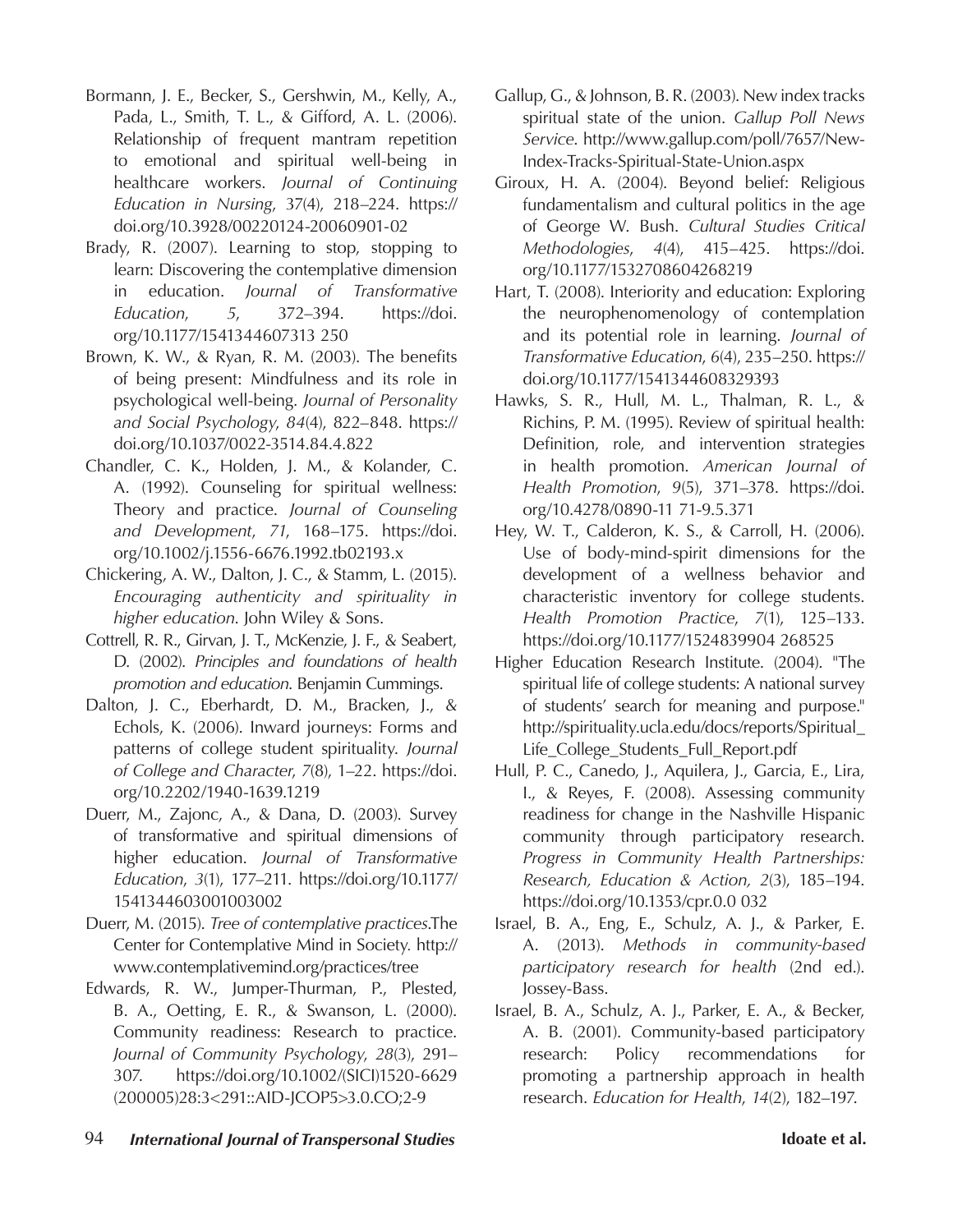- Jennings, P. A. (2008). Contemplative education and youth development [Special issue: "Spirituality and youth development"]. *New Directions in Youth Development*, *118*, 101–105. https://doi. org/10.1002/yd.262
- Jennings, P. A. (2011). Promoting teachers' social and emotional competencies to support performance and reduce burnout. In Cohan & Honigsfeld (Eds.), *Breaking the old of pre-service and in-service teacher education: Innovative and successful practices for the 21st century* (pp 133–144). Rowman and Littlefield.
- Jumper-Thurman, P., Edwards, R. W., Plested, B. A., & Oetting, E. (2003). Honoring the differences: Using community readiness to create culturally valid community interventions. In G. Bernal, J. E. Trimble, A. K. Burlew, & F. T. L. Leong (Eds.), *Handbook of Racial & Ethnic Minority Psychology* (pp. 591–607). Sage. https://doi. org/10.4135/9781412976008.n30
- Kabat-Zinn, J. (1994). *Wherever you go, there you are*. Hyperion.
- Kasprow, M. C., & Scotton, B. W. (1999). A review of transpersonal theory and its application to the practice of psychotherapy. *The Journal of Psychotherapy Practice and Research*, *8*(1), 12–23.
- McLaughlin, M. (1976). Implementation as mutual adaption. In W. Williams & R. F. Elmore (Eds.), *Social program implementation* (pp. 167–180). Academic Press.
- Mooney, M. (2005). Religion at America's most selective colleges: Some findings from the National Longitudinal Survey of Freshman (NLSF). *Princeton University Office of Population Research*. http://paa2006.princeton.edu/ papers/60376
- Myers, J. E., & Williard, K. (2003). Integrating spirituality into counselor preparation: A developmental, wellness approach. *Counseling and Values*, *47*(2), 142–155. https://doi. org/10.1002/j.2161-007X.2003.tb00231.x
- Myers, J. E., Sweeney, T. J., & Witmer, J. M. (2000). The wheel of wellness counseling for wellness: A holistic model for treatment planning. *Journal of Counseling & Development*, *78*(3), 251–266. https://doi.org/10.1002/j.1556-6676.2000. tb01906.x
- Oetting, E. R., Plested, B., Edwards, R. W., Thurman, P. J., Kelly, K. J., Beauvais, F., & Stanley, L. (2014). *Community readiness for community change: Tri-Ethnic Center community readiness handbook* (2nd ed.). Colorado State University.
- Palmer, P. & Zajonc, A. (2010). *The heart of higher education*. Jossey-Bass.
- Parks, S. D. (2011). *Big questions, worthy dreams: Mentoring emerging adults in their search for meaning, purpose, and faith*. John Wiley & Sons.
- Plested, B. A., Edwards, R. W., & Jumper-Thurman, P. (2006). *Community readiness: A handbook for successful change.* Tri-Ethnic Center for Prevention Research.
- Plested, B. A., Edwards, R. W., & Jumper-Thurman, P. (2016). *The community readiness manual*. The National Center for Community Readiness, Colorado State University.
- Powell, M. A., & Harrington, J. (2011). Effective teaching circles: Support for math anxious students. *NADE Digest*, *5*(2), 25–33.
- Puchalski, C., Ferrell, B., Virani, R., Otis-Green, S., Baird, P., Bull, J., Chochinov, H., Handzo, G., Nelson-Becker, H., Prince-Paul, M., Pugliese, K., & Sulmasy, D. (2009). Improving the quality of spiritual care as a dimension of palliative care: The report of the consensus conference. *Journal of Palliative Medicine*, *12*(10), 885–904. https:// doi.org/10.1089/jpm.2009.0142
- Rockenbach, A. B., & Mayhew, M. J. (Eds.). (2013). *Spirituality in college students' lives: Translating research into practice*. Routledge.
- Seaward, B. L. (1991). Spiritual well-being: A health education model. *Journal of Health Education*, *22*, 166–169. https://doi.org/10.1080/10556699. 1991.10614606
- Seaward, B. L. (1995). Reflections on human spirituality for the worksite. *American Journal of Health Promotion, 9*, 165–168. https://doi. org/10.4278/0890-1171-9.3.165
- Shapiro, S. L., Brown, K. W., & Astin, J. A. (2011). Toward the integration of meditation into higher education: A review of research evidence. *Teachers College Record*, *113*(3), 493–528.
- Swarbrick, M. (2006). A wellness approach. *Psychiatric Rehabilitation Journal*, *29*(4), 311– 314. https://doi.org/10.2975/29.2006.311.314

**Promoting Spiritual Wellness on a College Campus** *International Journal of Transpersonal Studies* 95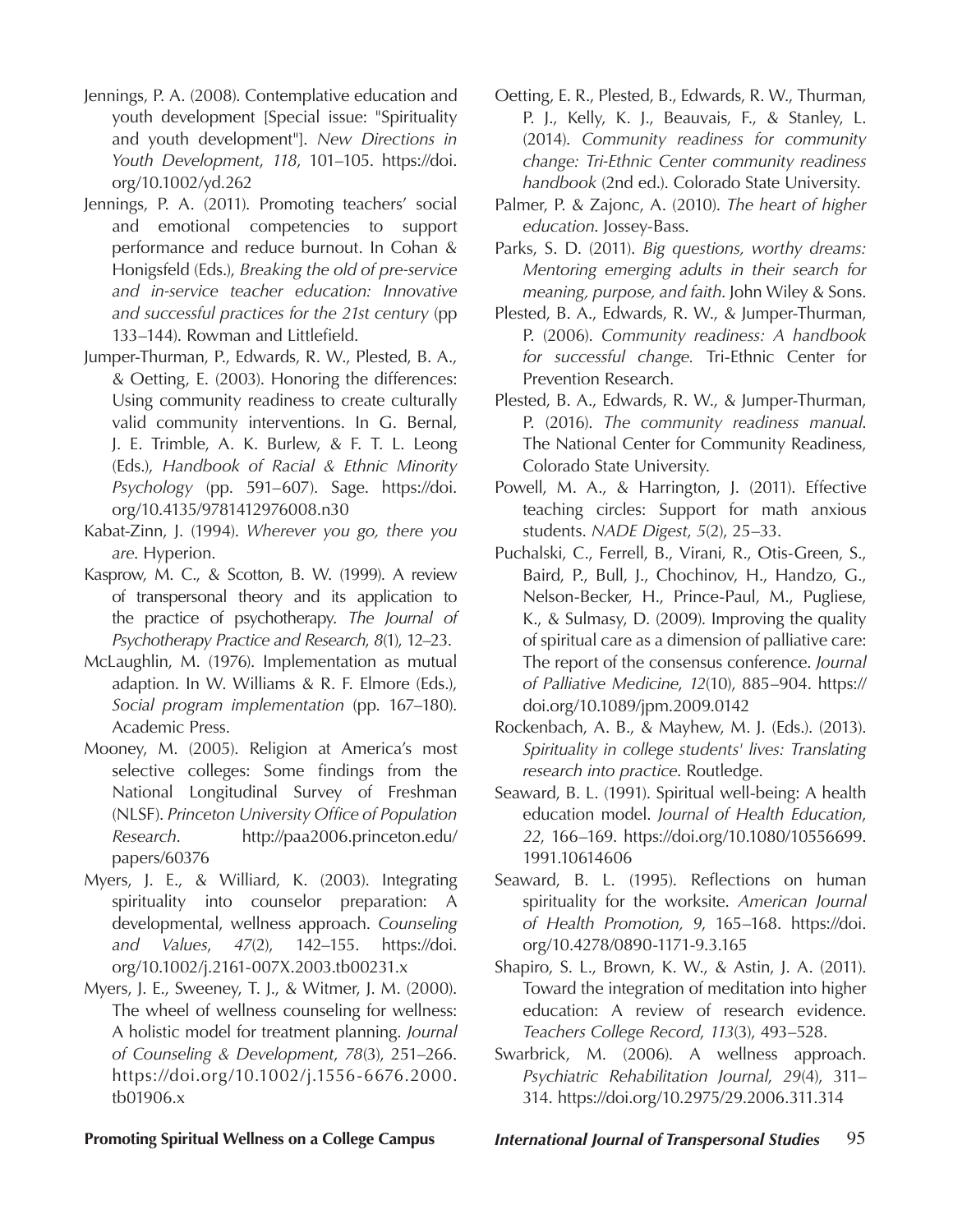- Tisdell, E. J. (2003). *Exploring spirituality and culture in adult and higher education*. John Wiley & Sons.
- Tuck, I., Alleyne, R., & Thinganjana, W. (2006). Spirituality and stress management in healthy adults. *Journal of Holistic Nursing*, *24*(4), 245– 253. https://doi.org/10.1177/0898010106289842
- UNO Office of Institutional Effectiveness. (2013). *Fact book 2013*. University of Nebraska at Omaha. https://digitalcommons. unomaha.edu/cgi/viewcontent. cgi?article=1029&context=oiefactbooks
- Vader, J. P. (2006). Spiritual health: The next frontier. *European Journal of Public Health*, *16*(5), 457. https://doi.org/10.1093/eurpub/ckl234
- Walker, D. F., Gorsuch, R. L., Tan, S. Y., & Otis, K. E. (2008). Use of religious and spiritual interventions by trainees in APA-accredited Christian clinical psychology programs. *Mental Health, Religion & Culture*, *11*, 623–633. https:// doi.org/10.1080/13674670701867648
- Wallace, B. A., & Shapiro, S. L. (2006). Mental balance and well-being: Building bridges between Buddhism and Western psychology. *American Psychologist*, *61*(7), 690–701. https:// doi.org/10.1037/0003-066X.61.7.690
- Wink, P., & Dillon, M. (2002). Spiritual development across the adult life course: Findings from a longitudinal study. *Journal of Adult Development*, *9*(1), 79–94. https://doi. org/10.1023/A:1013833419122
- Zelazo, P. D., & Lyons, K. E. (2011). Mindfulness training in childhood. *Human Development, 54*, 61–65. https://doi.org/10.1159/000327548

### **About the Authors**

*Regina Idoate, PhD,* is a citizen of the Cherokee Nation of Oklahoma and an Assistant Professor of Health Promotion in the College of Public Health at the University of Nebraska Medical Center. Idoate's primary areas of specialization include Medical Humanities, Preventive and Societal Medicine, Spiritual Wellness and Native American Health. Her contributions to science craft innovative communitybased and indigenous research methods to address health disparities of mind, body and spirit through culturally-relevant ecological approaches in multilevel interventions specific to unique individuals, communities and environments.

*Melissa Tibbits, PhD,* is an Associate Professor in the Health Promotion department at the University of Nebraska Medical Center, College of Public Health. Her research focuses on the development, implementation, and evaluation of initiatives that (a) address the underlying causes of poor health outcomes in childhood and adolescence and (b) enable children and adolescents to reach their full potential. Dr. Tibbits is especially interested in improving child and adolescent health through evidence-informed, multi-sector initiatives that involve a variety of partners, including non-profit organizations, schools, local health departments, and government agencies. In addition to conducting research, she teaches the Life Course Health and Maternal and Child Health Theories and Interventions classes.

*Mark Gilbert, PhD,* is an artist, teacher and researcher who has worked on a number of high profile art-based research projects using portraiture to illuminate patient and caregiver experience of illness, recovery and care. These studies include *Saving Faces* at The Royal London Hospitals and *Portraits of Care* at the University of Nebraska Medical Center. The resultant exhibitions have been shown widely in venues across Europe and the US, including the National Portrait Gallery, London. In 2014, he was awarded his Ph.D at the University of Nebraska Medical Center. His research focused on the interdisciplinary field of Art and Medicine and recognized that non-discursive methods (e.g. pictures, music, dance, poetry, etc.) can be forms of research. He is currently Research Associate with the Medical Humanities program at Dalhousie University, Nova Scotia, Canada, where he continues to explore the relationship between the arts, humanities and medicine and their application in medical education.

*Michele Marie Desmarais, PhD,* is a Canadian scholar and poet of Métis, Dakota and European descent. She was the founding director of Medical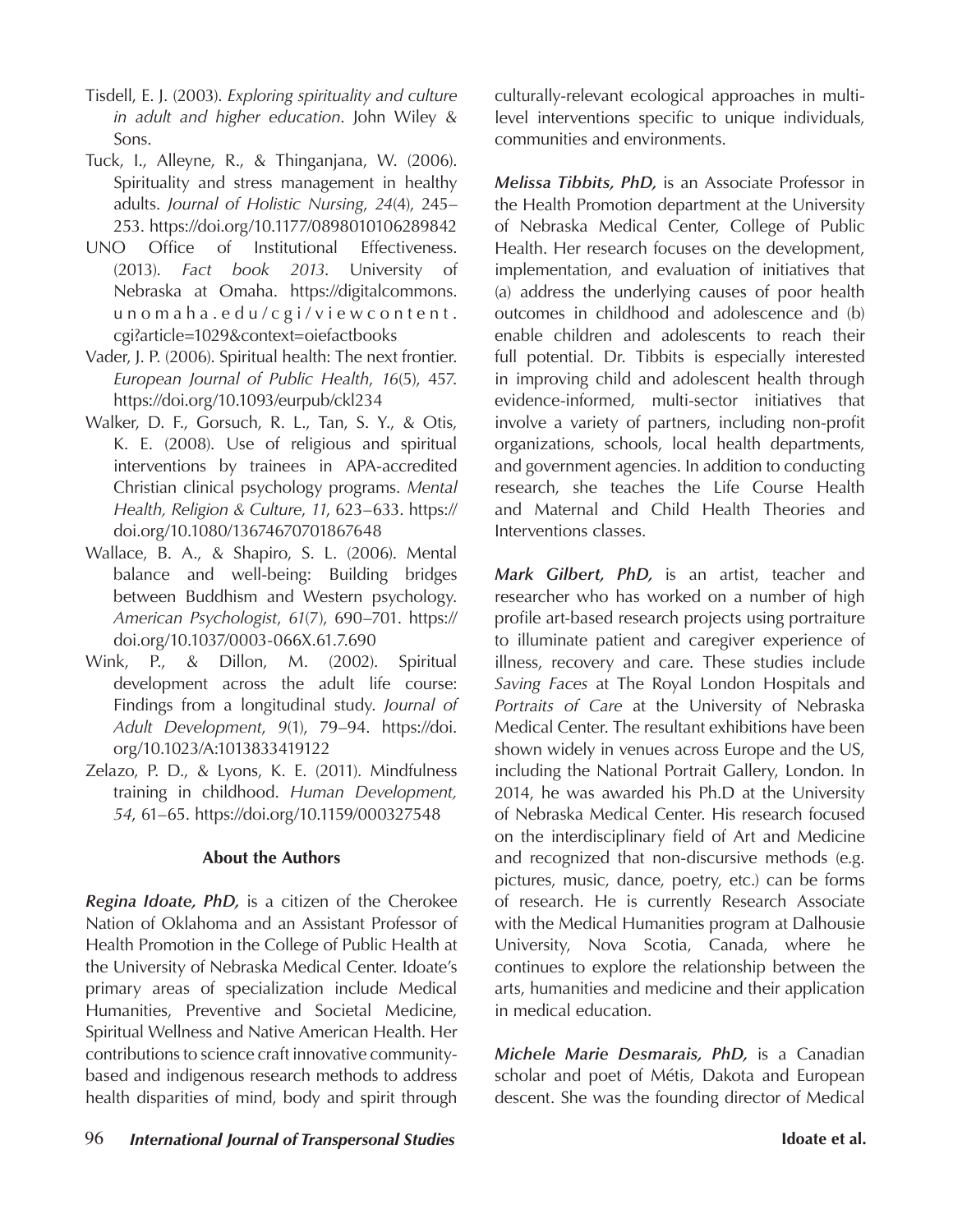Humanities and is the co-founder and director of SPHRS (Spirituality, Public Health, Religious Studies) at the University of Nebraska at Omaha (UNO). Desmarais is the author of the book, *Changing Minds: Mind, Consciousness and Identity in Patanjali's Yoga-sutra and Cognitive Neuroscience* (Motilal Banarsidas), as well as the poetry chapbook *owlmouth* (Finishing Line Press). She is a former editor of the *Journal of Religion and Film*. Desmarais is an Associate Professor in Religious Studies and a member of the Native American Studies faculty at UNO where she teaches courses on Hinduism, Spirituality and Wellness, Mad Studies, Introduction to Medical Humanities, Buddhism, and Indigenous fine arts, cultures and spiritualities in Canada.

*Christopher Fisher, PhD,* is an Associate Professor working in the areas of Sexual and Public Health. Christopher takes a leading role in research on young peoples' sexual health and wellbeing. A major focus of work is on adolescent sex education and its role in increasing scientifically accurate non-judgmental knowledge, promoting healthy sexual behaviors, and being developmentally appropriate and affirming. His work extends beyond traditional in-school sex education to include the sexual literacy of the general adult population and their ability to provide accurate information to young people. Previous work has looked at the role of youth development professionals in Non-Governmental Organizations (e.g., youth groups) in providing sexual health information. He has conducted population-based research in LGBTIQ health and HIV prevention and care. Christopher uses a diverse range of methods for asking and answering empirical and theoretical questions including a range of statistical analysis techniques, qualitative methods, and CBPR approaches.

*Alicia Bower, PhD,* is an assistant professor of Psychology at Berklee College of Music in Boston, Massachusetts. Her research utilizes mixed methodology to uncover the various ways in which positive social relationships can encourage positive socioemotional development throughout the lifespan. Her previous work includes publications and presentations on the strategies parents utilize

to respond to and encourage their children's spontaneous prosocial behaviors and how parental responses relate to prosociality in the preschool context, as well as the longitudinal relations among adolescent social behaviors, sociometric status among the peer group, and later reports of lifesatisfaction in adulthood. More recently, Alicia's work has focused on creating engaging learning environments through the use of play, games, and contemplative strategies in classroom on college campus. Alicia is excited to continue her work incorporating technology to explore the humanities, and to develop materials that challenge and engage individuals in their personal growth.

*Daniel J. Shipp, PhD,* serves as the University of Nebraska Omaha Vice Chancellor of Student Affairs, Enrollment Management, and Dean of Students. He is a nationally recognized higher education leader and innovator that has been responsible for designing game-changing student educational and success programs, services, and facilities at three distinct institutions. Dan has served as both a project and program consultant to multiple colleges and universities on topics related to educational program design, student success planning, and facility design and operations. He has also taught both undergraduate and graduate level college courses. Shipp also provided leadership to the development of a series of award winning student success initiatives that led to significant gains in overall student retention and degree completion.

*Joe Kaminski,* formerly the Senior Director for Wellness at University of Nebraska at Omaha (UNO), oversees the Wellness Subdivision under the Division of Student Affairs and Enrollment Management, which includes the areas of Health Services, Counseling and Psychological Services, and Campus Recreation. For 3 years, Joe has served as the Co-Chair of the UNO Wellness Coalition. This group is comprised of students, faculty, and staff charged with addressing current health and wellness issues relevant to the UNO community. For the past 40 years, Joe has been connected to the department of Campus Recreation at UNO which is a major contributor to the eight dimensions of wellness on the UNO campus.